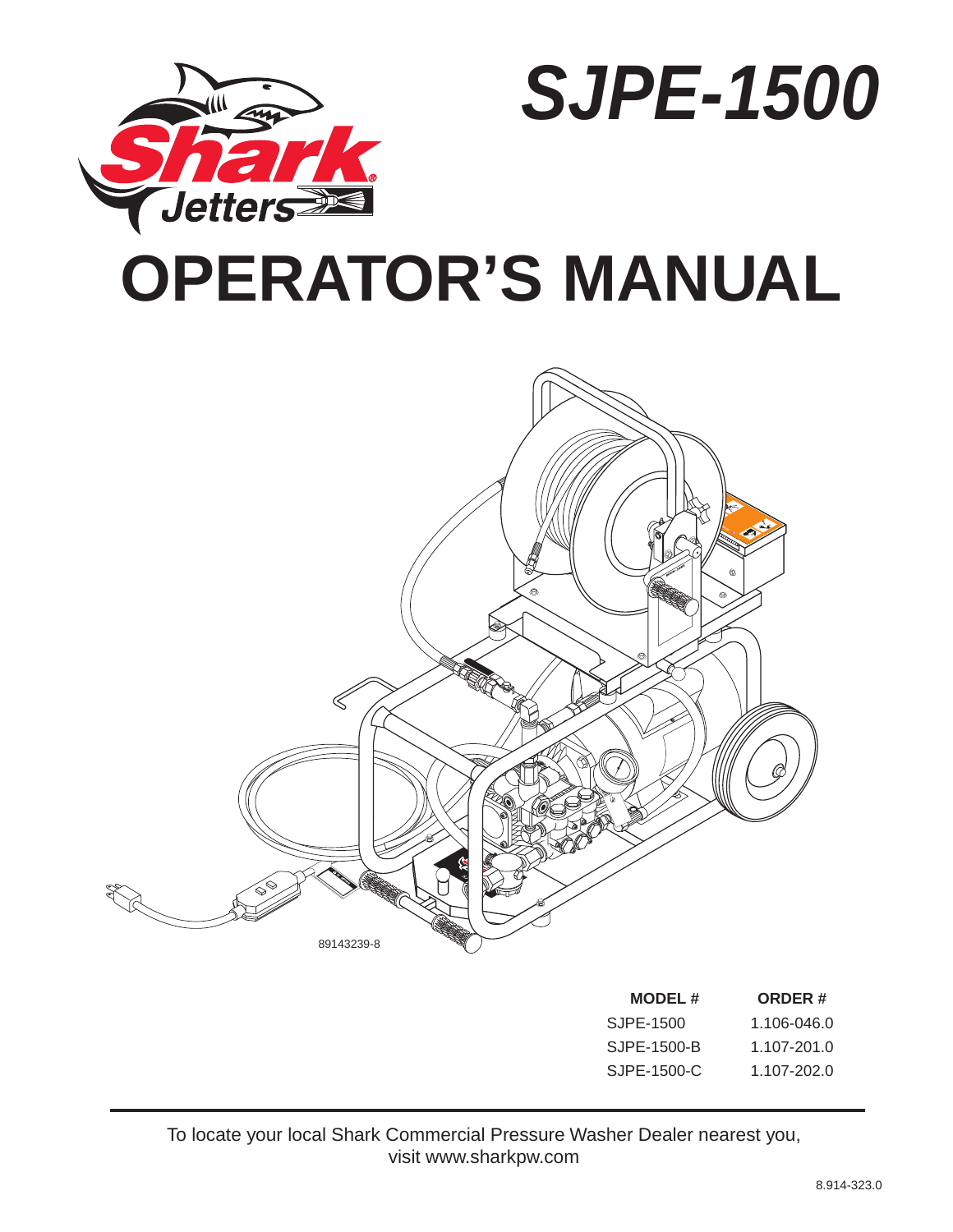# **CONTENTS**

| Model Number                                                                                                                                                                                     |
|--------------------------------------------------------------------------------------------------------------------------------------------------------------------------------------------------|
| Serial Number                                                                                                                                                                                    |
| Date of Purchase                                                                                                                                                                                 |
| The model and serial numbers will be found on a<br>decal attached to the machine. You should record<br>both serial number and date of purchase and keep<br>in a safe place for future reference. |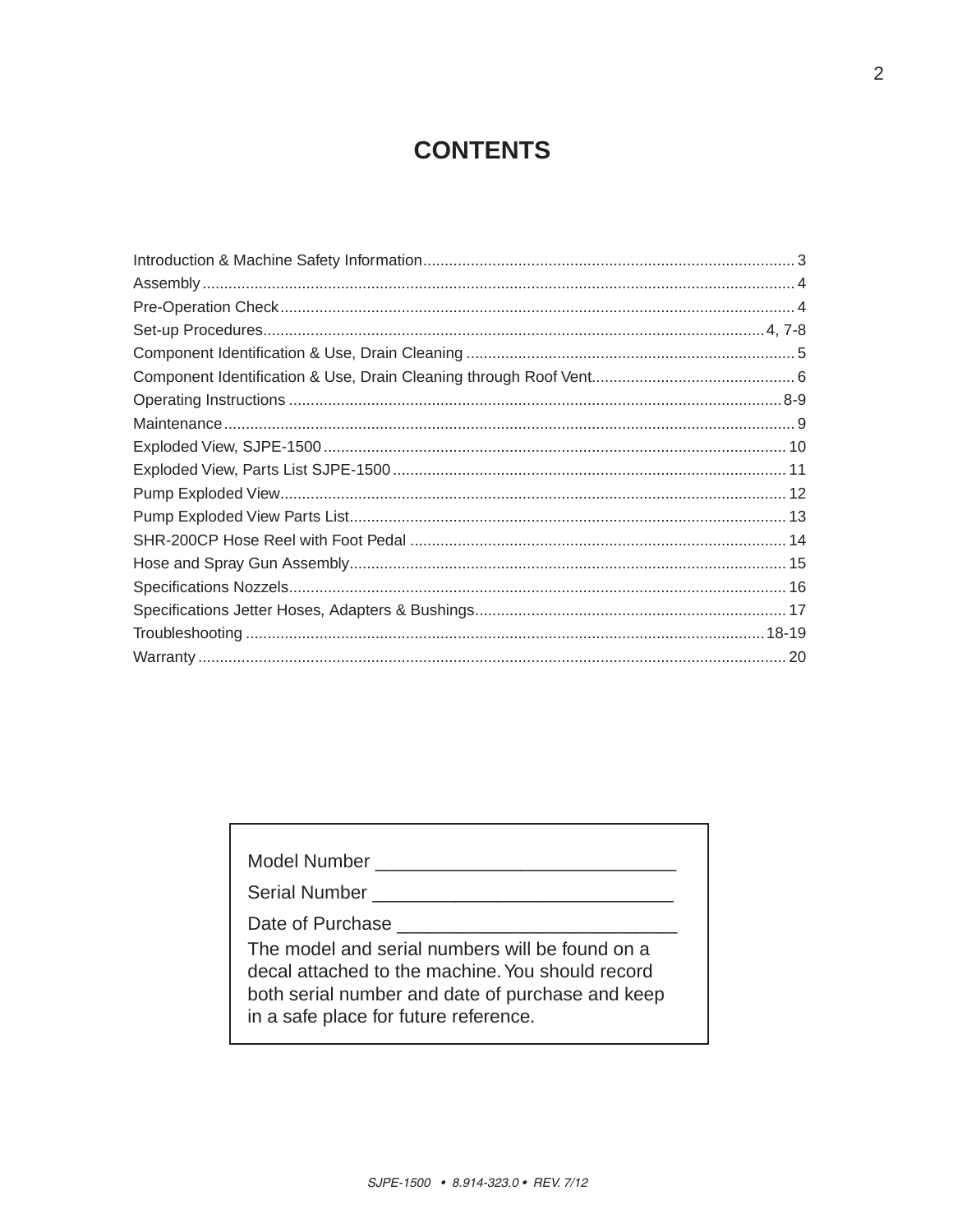# **INTRODUCTION**

Thank you for purchasing a Shark® Jetter.

This manual covers the operation and maintenance of model SJPE-1500. All information in this manual is based on the latest product information available at the time of printing.

Shark reserves the right to make changes at any time without incurring any obligation.

## **Owner/User Responsibility:**

The owner and/or user must have an understanding of the manufacturer's operating instructions and warnings before using this Shark® Jetter. Warning information should be emphasized and understood. If the operator is not fluent in English, the manufacturer's instructions and warnings shall be read to and discussed with the operator in the operator's native language by the purchaser/owner, making sure that the operator comprehends its contents.

Owner and/or user must study and maintain for future reference the manufacturers' instructions.

**This manual should be considered a permanent part of the machine and should remain with it if machine is resold.**

**When ordering parts, please specify model and serial number.**

# **MACHINE SAFETY**



#### *CAUTION: To reduce the risk of injury, read operating instructions carefully before using.*

- 1. Read the owner's manual thoroughly. Failure to follow instructions could cause malfunction of the unit and result in death, serious bodily injury and/or property damage.
- 2. All installations must comply with local codes. Contact your electrician, plumber, utility company or the selling distributor for specific details. To comply with the National Electrical code (NFPA 70) and provide additional protection from risk of electric shock, the machines are equipped with a UL approved ground fault circuit interrupter (GFCI) power cord.



*WARNING: Flammable liquids can create fumes which can ignite causing property damage or severe injury. WARNING: Risk of explosion -- do not spray flammable liquids.*

3. Risk of explosion - do not spray flammable liquids or operate in an area where flammable or explosive materials are used or stored.



### *WARNING: Keep water spray away from electric wiring or fatal electric shock may result.*

4. To protect the operator from electrical shock, the machine must be electrically grounded. It is the responsibility of the owner to connect this machine to a UL grounded receptacle of proper

 voltage and amperage ratings. Do not spray water on or near electrical components. Do not touch machine with wet hands or while standing in water. Always disconnect power before servicing.

5. Grip cleaning wand or hose securely with both hands before starting the cleaner. Failure to do this could result in injury from a whipping wand or hose.



#### *WARNING: High pressure stream of fluid that this equipment can produce can pierce skin and its underlying tissues, leading to serious injury and possible amputation.*

6. High pressure developed by these machines will cause personal injury or equipment damage. Use caution when operating.

Do not direct discharge stream at people or severe injury or death will result.

7. Never make adjustments on machine while in operation.

# **WARNING**

**USE PROTECTIVE CLOTHING WHEN OPERATING.**

#### *WARNING: High pressure spray can cause paint chips or other particles to become airborne and fly at high speeds.*

- 8. Eye safety devices, foot protection and protective clothing must be worn when using this equipment.
- 9. Do not operate with the valve in the off position for extensive peri-

ods of time as this may cause damage to the pump.

- 10. The best insurance against an accident is precaution and knowledge of the machine.
- 11. Shark will not be liable for any changes made to our standard machines or any components not purchased from Shark.
- 12. Be certain all fittings are secured before using the Shark® Jetter.
- 13. Never run pump dry.
- 14. Inlet water supply must be cold and clean fresh water.
- 15. Do not allow children to operate the Shark® Jetter at any time.
- 16. Protect from freezing.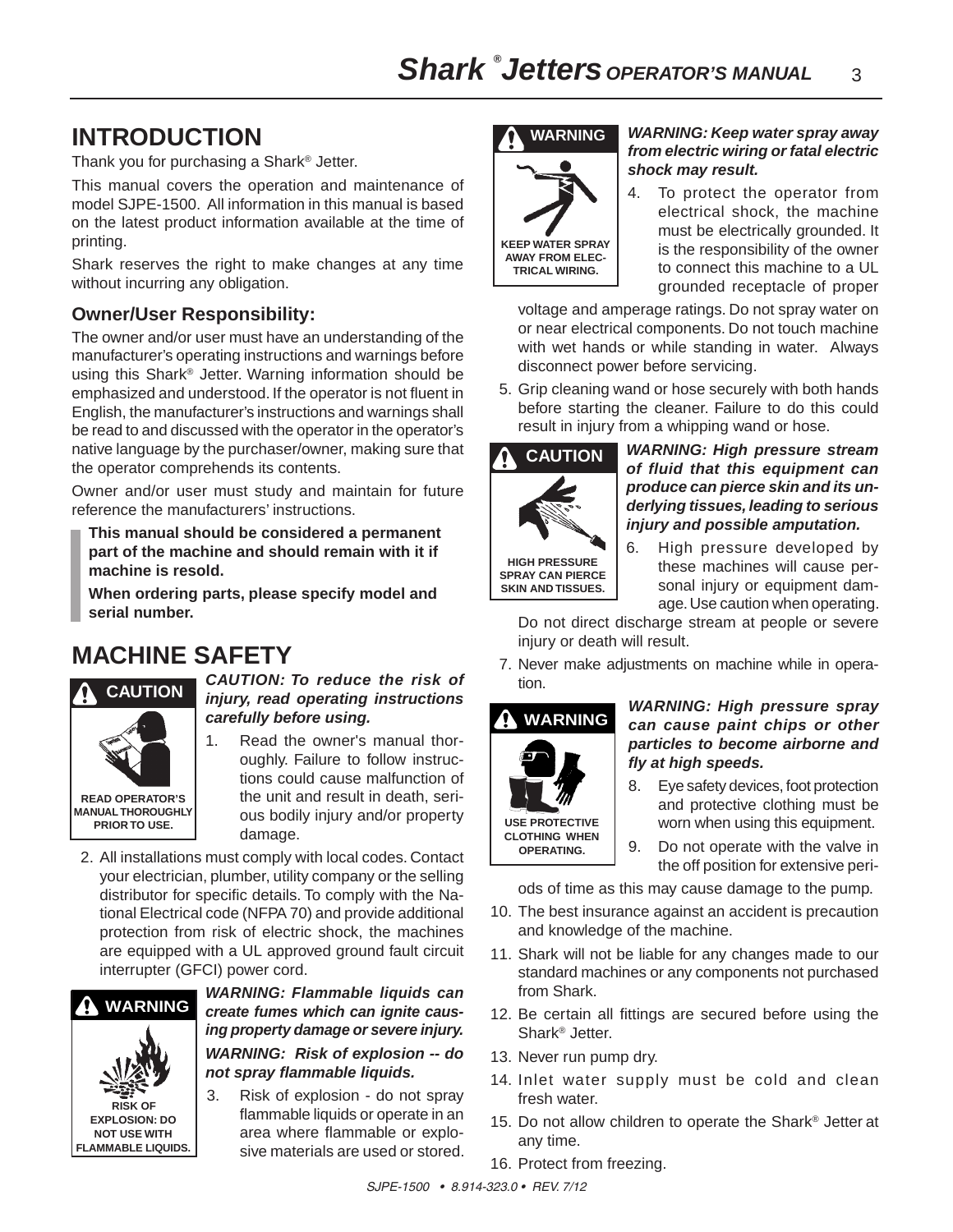17. When the machine is working, do not cover or place in a closed space where ventilation is insufficient.

# **ASSEMBLY**

Upon arrival, inspect the shipping crate for damages. Uncrate and examine all parts. Note any damage to machine or components for claims against freight carrier.

Jets have antifreeze in the pump to protect it from freezing conditions during shipment and storage. If machine will be stored and operated in a cold climate, follow Freeze Protection instructions on page 9.

# **PRE-OPERATION CHECK**

- ❑ Pump oil (SAE 30W non-detergent oil)
- $\Box$  Cold clean fresh water supply (6 gpm  $\bullet$  5/8" (15.875mm) • 20 psi)
- ❑ Hose, nozzle
- ❑ Water filter (intact, non-restrictive)

# **SET-UP PROCEDURES**

These machines are meant to be used at or near the working area and under operator supervision. If machine must be located out of sight of operator, special controls may be required for proper machine operation and operator safety.

Locate the equipment on a solid level area with slopes for drainage. Avoid areas where water can be sprayed at machine.

Before using the jet, make sure there are no impurities in the incoming water supply. Turn the water source on for at least 15 seconds, to remove any possible debris in the water before connecting hose to water inlet swivel.

The inlet screen located inside the filter should be cleaned before each use. To clean the inlet screen, unscrew cap beneath the filter, remove the screen and rinse thoroughly with water. Then replace screen.

Connect one end of a garden hose (not included) to the water faucet — water supply not to exceed 100 psi *(6.9 Bar)* and the other end to the water inlet of the jet machine. (See component identification drawings on next pages.) Use heavy duty 3/4" hose of no more than 50 ft. *(15m)* in length. If run without an adequate water supply, the pump will cavitate. Cavitation causes the pump to vibrate, causing damage to the pump. **Note:** Lack of water supply can lead to seal damage, causing a loss of pressure and will void the warranty to the pump.

Maximum temperature from the water source should not exceed 140°F *(60°C)*. Using water hotter than 140°F *(60°C)*  can cause damage to the pump and void the warranty. If jet is being used to clear ice blockages, see instructions on page 8.

Remove oil plug on top of pump and replace with dipstick supplied.

### **Hose Selection Guide**

Select the proper hose diameter for the line to be cleaned. When using new hose, run water through it to clean it out before attaching the nozzle.

|                                        | Hose Size (ID)* Pipe Size            | <b>Typical Applications</b>                  |
|----------------------------------------|--------------------------------------|----------------------------------------------|
| 3/8" or 5/16"                          | $4"$ to $8"$                         | Floor drains, septic lines, long             |
| (9.925mm                               | (102mm to 203mm)                     | runs                                         |
| or 7.938mm)                            |                                      |                                              |
| 1/4"<br>(6.35mm)                       | $2"$ to $4"$<br>$(51mm)$ to $102mm)$ | Kitchen sinks, laundry drains,<br>clean outs |
| 1/8"<br>(3.175mm)<br>* Inside Diameter | 1-1/2" to $2"$<br>(38mm to 51mm)     | Small lines, bathroom sinks,<br>tight bends  |

When selecting hose size, consider that pressure is lost as the water travels down the length of the hose. As the length increases, the pressure decreases. In addition, the smaller the diameter of the hose, the greater the loss of pressure per foot will be. As an example, at 2 GPM *(.13L/sec)* a 1/4" *(6.350 mm)* hose will lose 180 lbs. *(12.4 bar)* of pressure over 100 ft. *(30.5m)* of hose, yet a 3/8" *(9.925mm)* hose will only lose 25 lbs. *(1.7 bar)* of pressure over the same length and at the same flow rate. At 4 GPM, a 3/8" hose will lose 90 lbs. *(6.2 bar)* of pressure over a 100 ft. *(30.5m)* length. The gauge reflects pressure from the pump only, not pressure at the end of the hose. It is important to select the largest possible hose size in order to have as much pressure as possible at the end of the hose.

Hoses of the same diameter may be coupled together using a screw coupling, but it is not recommended for use in lines smaller than 8" *(203mm)* in diameter. The long length of the hose connectors and coupling together can get caught in bends in the line.

| <b>PART NUMBER</b> | <b>ADAPTER SIZE (FPT)</b> |
|--------------------|---------------------------|
| 8.705-364.0        | $1/4$ " x $1/4$ "         |
| 8.705-366.0        | $3/8" \times 3/8"$        |
| 8.705-369.0        | $1/2$ " x $1/2$ "         |
| 8.705-371.0        | $3/4" \times 3/4"$        |

Coupling two different size hoses can be done through the spray wand trigger or foot pedal.

It is not advisable to have two different hose sizes coupled in a drain line. There is a tremendous loss of pressure when combined, aside from the difficulty of getting around bends.

The 3/8" *(9.925 mm)* and 1/4" *(6.35mm)* hoses may be attached to the fitting in the core of the hose reel using the swivel at one end of the hose. The 3/8" hose may also be attached directly to the accessory outlet by using a twist connect.The 1/4" and 1/8" *(3.175mm)* hoses may be connected directly to the accessory outlet if an adapter fitting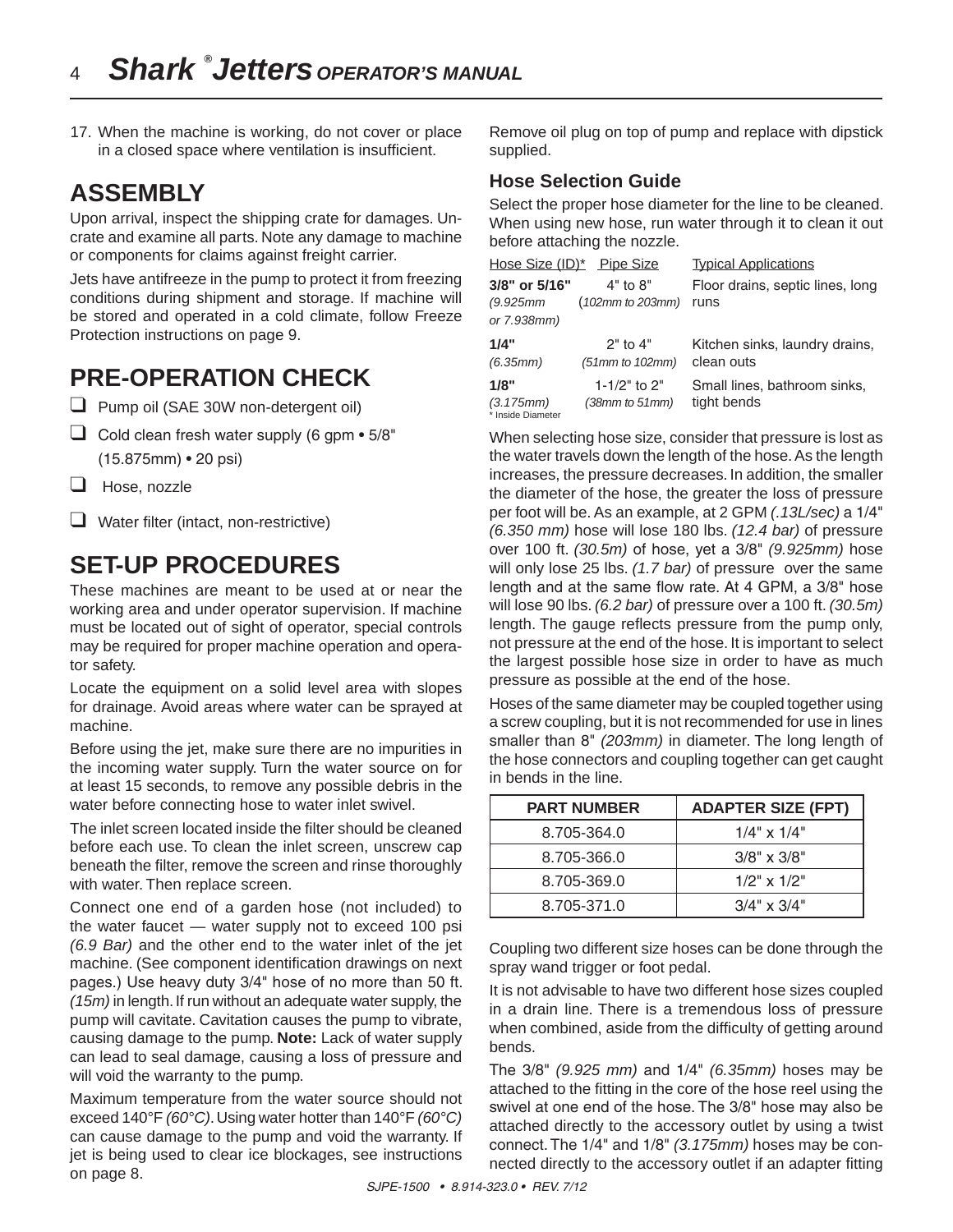## **COMPONENT IDENTIFICATION AND USE DRAIN CLEANING**

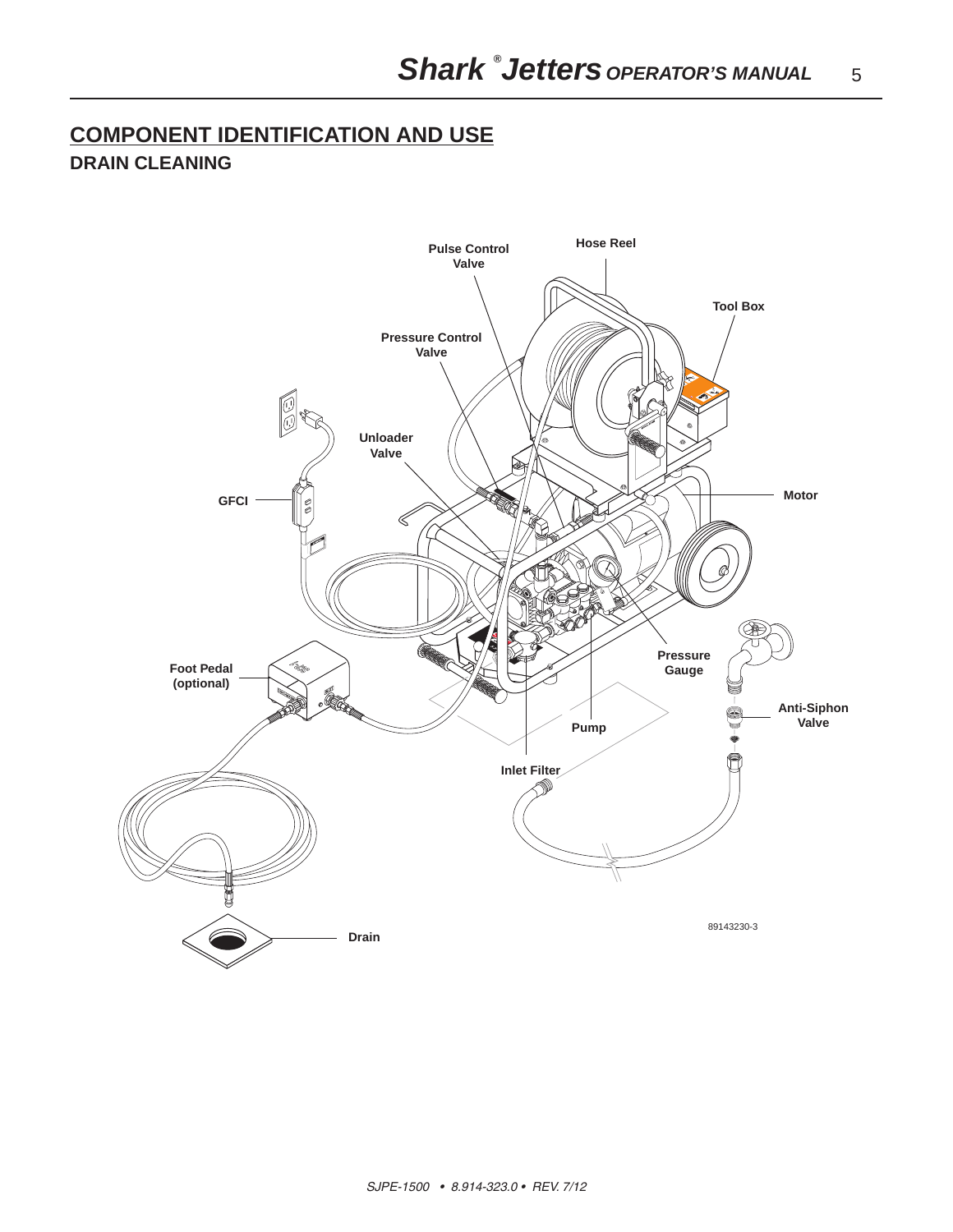## **COMPONENT IDENTIFICATION AND USE DRAIN CLEANING THROUGH ROOF VENT**



SJPE-1500 • 8.914-323.0 • REV. 7/12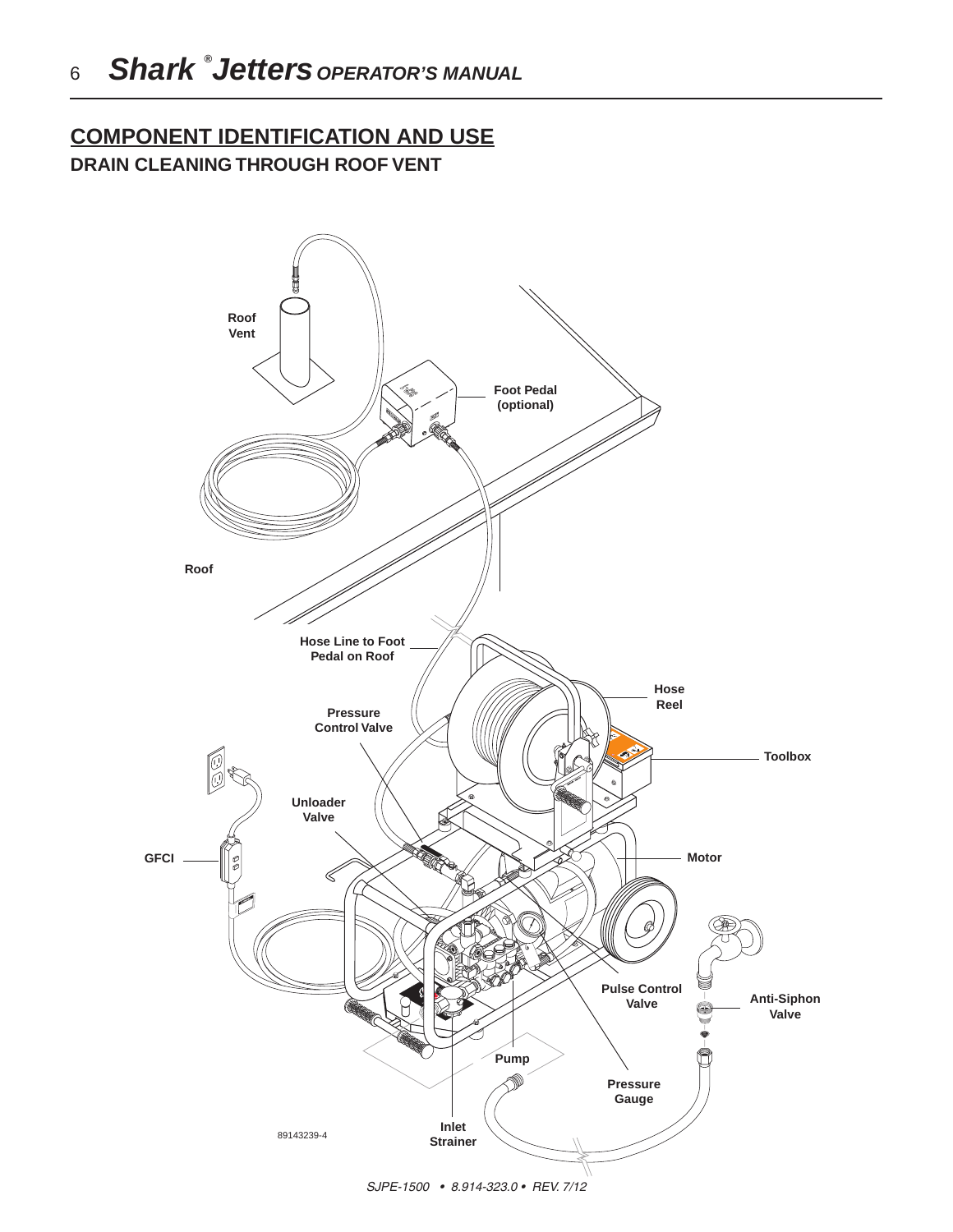is used between the hose and quick connect. Adapters may be ordered separately.

Often, the 1/8" hose is used in conjunction with the spray wand trigger to give the operator finger tip control. Remove the spray wand from the trigger and attach the 1/8" hose using the appropriate adapter.

A SCP-1 valve is available that can be used as a safety shut-off valve for all hose sizes. See foot pedal section for installation and operating instructions.

#### **Nozzles**

A number of types of nozzles are available for drain cleaning. Each has a different spray pattern. Some nozzles may have a hole in the front to cut through the stoppage. All will have holes in the back to drive the hose down the line and clean the walls of the pipe. A tight spray pattern (15°) has more driving power for long runs, a wide spray pattern (40°) does a better job of cutting the grease off the walls of the pipe. A combination of nozzles may be required to clear a line. Always turn off the machine and shut off valve before changing nozzles.

Make sure the nozzle you are using matches the pump size. A 3000 psi *(207 bar)* pump requires a different nozzle orifice than a 1500 psi *(104 bar)* pump. Mismatching nozzles with pump size will either cause too little pressure which may not clear the drain, or too much pressure which may damage the machine.

Check nozzles before and after each use for clogged holes which can cause pressure to increase to dangerously high levels and damage the pump. A clogged hole can be cleared by simply using a nozzle cleaning tool.

Use the nozzle selection guide to determine what nozzle you will need for various applications.



**Powerful penetrating nozzle cuts through grease and ice.**



**Wide spray flushing nozzle cleans inside of pipe thoroughly.**



**Rotary nozzle scours walls of pipe crystal clear**

**NOZZLE SELECTION GUIDE**

|                        | 1/8"        | 1/4"        | 3/8"        |
|------------------------|-------------|-------------|-------------|
| No Forward Jet         | 8.751-944.0 | 8.751-946.0 | 8.751-948.0 |
| 1 FWD / 3 Back         | 8.751-945.0 | 8.751-947.0 | 8.751-949.0 |
| <b>Rotating Nozzle</b> | 8.710-889.0 | 8.710-898.0 |             |

## **Rotary Nozzles**

Rotary nozzles are useful as a finishing tool. After the line has been cleared, you may switch to the rotary nozzle to more thoroughly clean the walls of the pipe. Use these nozzles only in a predominantly straight run since they are longer than regular nozzles and may get caught in tight bends. Note that the rotating nozzles provide much lower pressure than standard jetting nozzles. Rotary nozzles can be adapted using the nozzle adapters and bushings below.

**NOZZLE ADAPTERS AND BUSHINGS**

| <b>Part Number</b> | FPT x MPT          |
|--------------------|--------------------|
| 9.803-054.0        | $1/4$ " x $1/8$ "  |
| 8.705-185.0        | $3/8" \times 1/8"$ |
| 9.804-007.0        | $3/8" \times 1/4"$ |
| 9.803-564.0        | $1/8" \times 1/4"$ |
| 8.705-129.0        | $1/4" \times 3/8"$ |

## **Pre-Operation Checklist**

Be sure you understand all safety precautions and have been trained to use the machine.

- Wear goggles or a face shield to protect your eyes from spray or from any product of the spray.
- Wear gloves, rubber boots and other protective clothing as required.
- Be sure you understand all safety precautions for the detergent use.
- Check the labels of any substance you will spray. If the label recommends any antidote or treatment, be ready to use it.
- \_\_\_ Check that all lines and hoses are clear.
- Check that the machine is connected to an adequate water supply and that the water supply is on.
- Check that traffic has not made the hose weak, worn or damaged. Check the hose for pinching or kinking. Replace any damaged hose.
- Tighten all fluid connections securely.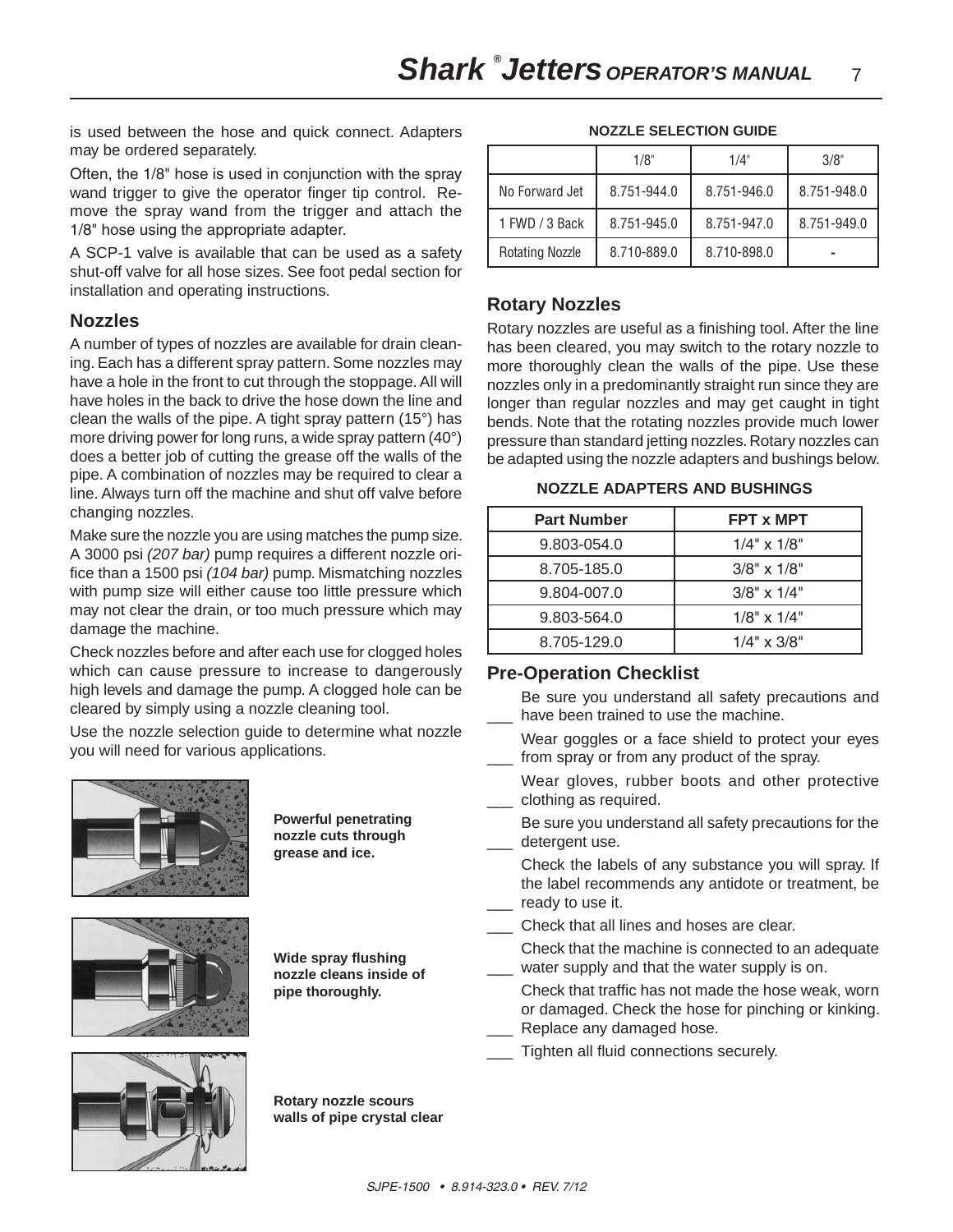# **OPERATING INSTRUCTIONS**

- ❑ Check all hoses for wear and damage. Tighten all connections securely.
- ❑ Check oil level of pump.
- ❑ To begin, turn the water faucet on fully and purge air from system.
- ❑ Insert end of the jet hose 2 to 3 feet into the drain line. Then turn the valve on.

#### *Warning: Never point the end of the jet hose at a person while operating.*

#### **Start-Up**

- 1. Make sure that the ball valve is turned on and the water is flowing.
- 2. Plug in GFCI power cord to proper receptacle and voltage.
- 3. Hold on to hose firmly to prevent hose from whipping around.
- 4. Turn motor switch on.

#### **Pulse Technology**

Pulsation makes the hose vibrate, helping the jet go longer distances and around tight bends easier.

The pulse control valve is located on the front of the pump. Simply turn the valve on to engage the pulse.

Pulsation causes a pressure drop when it's engaged. The pulse is most effective in a 1/8" hose. You'll note less vibration with a 1/4" hose and almost none with a 3/8" hose. However the pulse is still effective, causing the water to burst from the nozzle hundreds of times per second.

If you are still having difficulty getting a hose around a tight bend, switch to a smaller diameter hose.

Turn the pulsation valve off before turning machine off.

#### **Shut Down Instructions**

After drain cleaning or spray washing is completed, run clear water through the system. Always leave ball valve in open position when turning off motor. Turn off water supply and drain as much water from pump as possible. Remove water supply hose from inlet. If you are in a cold climate, see Freeze Protection.

#### **Shark Hose Reels**

Position the reel at the drain site. Connect the jet machine to the inlet on the reel. Select and attach a nozzle to the hose on the reel. Put the hose 2 to 3 ft. into the drain line. Open the ball valve on the reel. Follow the start up procedures.

## **SCP-1 Foot Pedal (Optional)**

The foot pedal is used with any jet manufactured by Shark (see pages 5,6). It interrupts the flow of water between the pump and the nozzle while leaving both hands free to guide the hose. The pump will continue to run in by-pass mode. Do not leave pump in by-pass for more than a few minutes or the pump can be damaged. (See Regulating Pressure Unloader).

The foot pedal may be hooked up either at the machine or remotely at the drain site. To use the foot pedal at the machine, remove the hose going to the swivel on the hose reel and attach it to the inlet side of the foot pedal. Then, connect the accessory hose #8.711-599.0 between the outlet of the pedal and the swivel on the hose reel. Some jet models may need the added length of the accessory hose on the inlet side of the pedal.

For remote hookup, pull the hose from the hose reel to the drain site. Attach the hose to the inlet of the pedal. The pedal is designed for 3/8" hose fittings. If using a 1/4" hose, use adapter #8.705-129.0 as well. Then attach the smaller hose (1/8" or 1/4") to the outlet side of the pedal. Use the smaller hose to clear the drain line.

### **Ice Blockages**

High pressure water can be used to clear an ice blockage. A 3000 PSI *(207 Bar)* gas jet can clear a 4" *(102mm)* line at an approximate rate of one foot per minute. The smaller electric jet will take twice as long. Ambient air temperature will effect these times. Use a nozzle with a forward jet. DO NOT allow the incoming water supply to exceed 140°F *(60°C)* or it could cause damage to the pump. Remember to follow the cold weather precautions found in the freeze protection section.

## **Spray Wand (Optional)**

Follow the same procedures listed previously for safety, set-up, operation and maintenance. To operate the spray wand, connect the high pressure hose and trigger to the machine. Turn on the water supply, then squeeze the trigger to purge air from the system. Continue to squeeze trigger as you start the machine.

Use caution when pressure washing. Wear goggles and rubber gloves and boots. Analyze angle of spray and anticipate angle of back splash. Do not point spray at anyone including yourself. Do not put your hand in front of water spray. It can penetrate the skin and cause a need for amputation. It is best to start at a 45° angle at a 7 to 10 ft. *(2 to 3m)* distance from object to be cleaned. Direct spray at close range can be powerful enough to cause damage.

**NOTE:** Typical industry standard stipulates you hold the high pressure spray nozzle approximately 6-8" from the surface to be cleaned. When cleaning with a detergent, apply from bottom up with an even left to right movement. Rinse from top down with a similar motion. This will help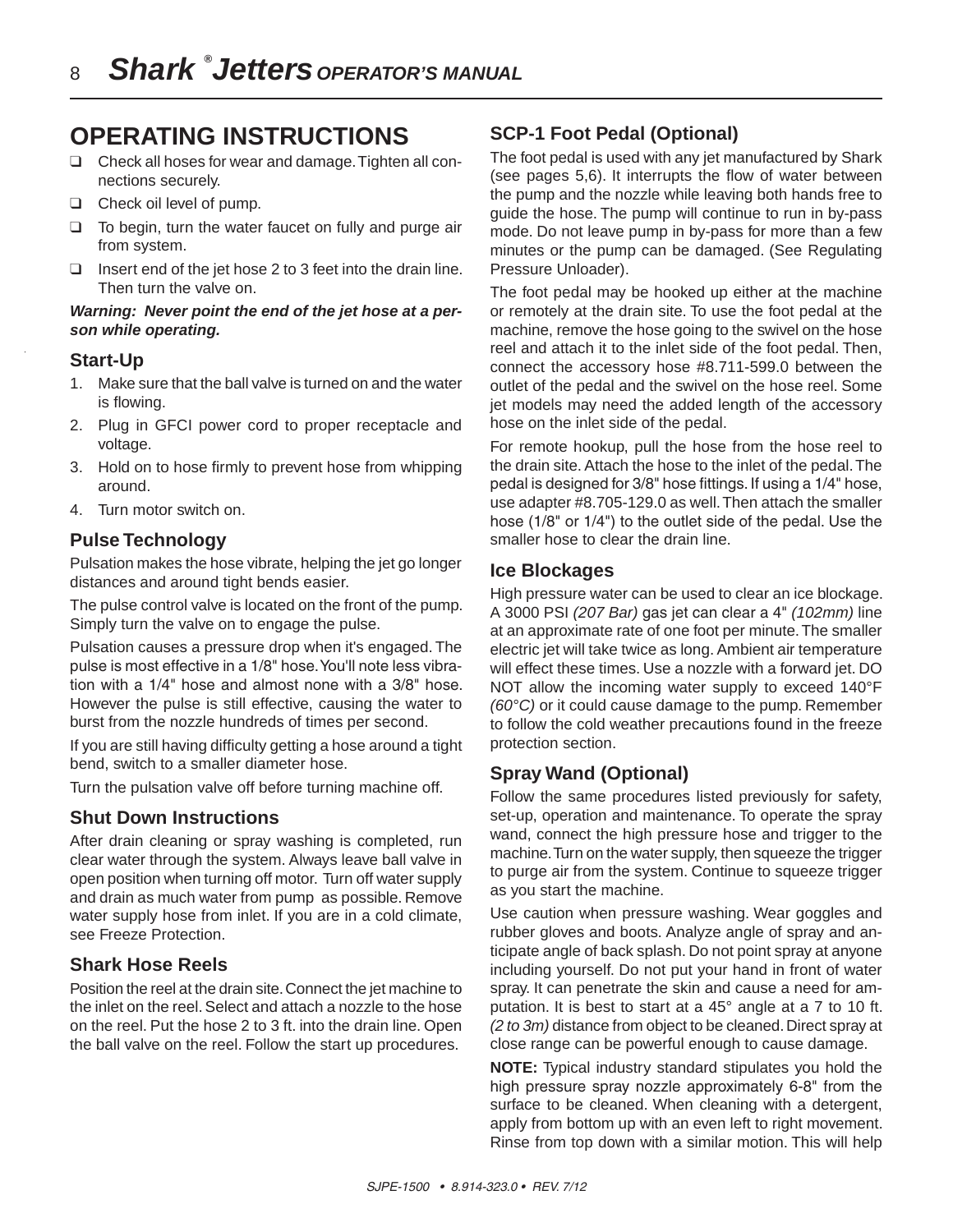reduce potential streaking. Always apply soap to a dry surface. This will enhance penetration and detergent cling and reduce dilution of detergent with an already wet surface.

If you have the dual-lance wand (optional with the SJPE-1500) you may draw detergents through the spray wand in conjunction with the detergent injector mounted on the machine. First set up the detergent injector system (see Detergent Injector).

Then simply turn the knob on the wand counterclockwise so that water is flowing through the wide spray nozzle. To spray water only, turn the knob to the clockwise position so that the water flows through the narrow spray nozzle.

The spray wand option with the other jets may also be used to spray detergent. To do so, simply turn the nozzle on the end of the wand counterclockwise. As the spray widens, more of the detergent will be drawn through the wand. Turn the nozzle clockwise to reduce the detergent flow and narrow the water spray pattern and return to high pressure.

## **Detergent Injector (Optional)**

The detergent injector is an option with the SJPE-1500 and can be attached to the free end of the ball valve. Do not attach detergent injector to the inlet side of the pump. Detergents can damage pump.

To use the detergent injector, attach one end of siphon hose to the injector and put the filter end in the detergent solution. Be sure the end of the hose is at the bottom of the container or bucket. Some models have adjustable valves to control the amount of detergent drawn through the hose.

#### **Remember: Do not use corrosive material. See warning previously listed.**

#### **Regulating Pressure Unloader**

The machine is equipped with a regulating pressure unloader to prevent pressure overload in the event that the nozzle is plugged or the ball valve or trigger is shut off. When the machine is in the by-pass mode, the pump will continue to run. However running in by-pass mode for extended periods will cause damage to the pump; no more than 5 minutes with the SJPE-1500 pump. Excessive temperatures will damage the pump and void the warranty.

The machine also comes with thermal overload protection. When water temperature in pump increases to 140°F *(60°C)*, the thermal relief valve will release hot water and allow cool water to enter pump from fresh water supply.

To adjust unloader, loosen lock nut and turn the knob clockwise to increase pressure and counterclockwise to decrease pressure. **Caution:** Do not overtighten unloader. Tighten lock nut after adjustments are made.

#### **Freeze Protection**

To protect your machine from severe damage caused by water freezing inside the components, it is important to winterize it whenever it is subjected to freezing temperatures.

The best way to protect the system is to keep it out of the cold. Barring that, the next best way is to flush the system with anti-freeze. To do so, simply attach a short garden hose (not to exceed four feet) to inlet on the pump and put other end into the anti-freeze container. Be sure to remove the nozzle from the hose. Turn the machine on to draw antifreeze into the system. When anti-freeze flows out of the end of the hose, turn the machine off. Connect high pressure hose and trigger and follow above procedure. Cycle trigger on/off so that the anti-freeze will flow into unloader and injector section of machine.

When preparing to operate equipment the next time, remove the anti-freeze. To do so, reconnect water source, turn pump on and direct flow of anti-freeze back into container. Be careful not to dilute anti-freeze with incoming water supply. Anti-freeze, if kept relatively undiluted can be used again and again.

Hoses can also be protected from freezing by using compressed air to clear them of residual water. Remember to remove nozzle from jet hose and hold trigger of spray wand in open position.

# **MAINTENANCE**

Regular inspection is the key to preventing breakdowns and prolonging the life of the equipment. Follow this simple procedure religiously.

#### **DAILY**

Check that the water supply is adequate.

Check that the nozzle on the spray wand is not clogged or worn out.

Check that the PUMP OIL LEVEL is within operating range on dipstick or sight glass.

Check the INLET FILTER.

#### **WEEKLY**

Check the PRESSURE HOSE for wear and damage. Damaged hose can be repaired at a local service dealer or by your equipment dealer.

**Pump Crankcase Oil Change:** Service after the 1st month or after 20 hours. Then service every year or 500 hours. Use SAE 30W Non-Detergent Motor Oil to full mark on dipstick or to dot on sight glass.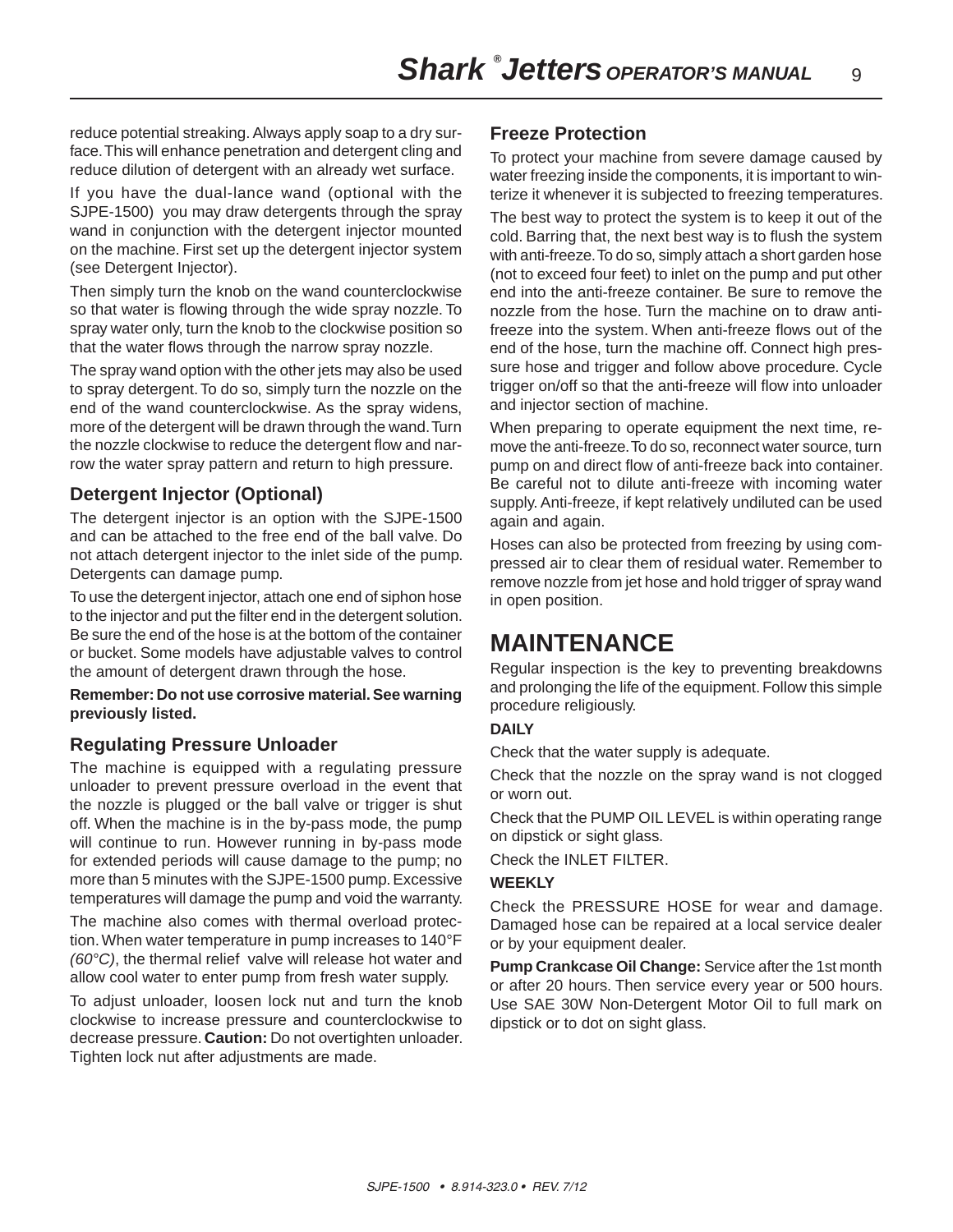# *Shark ® Jetters OPERATOR'S MANUAL*

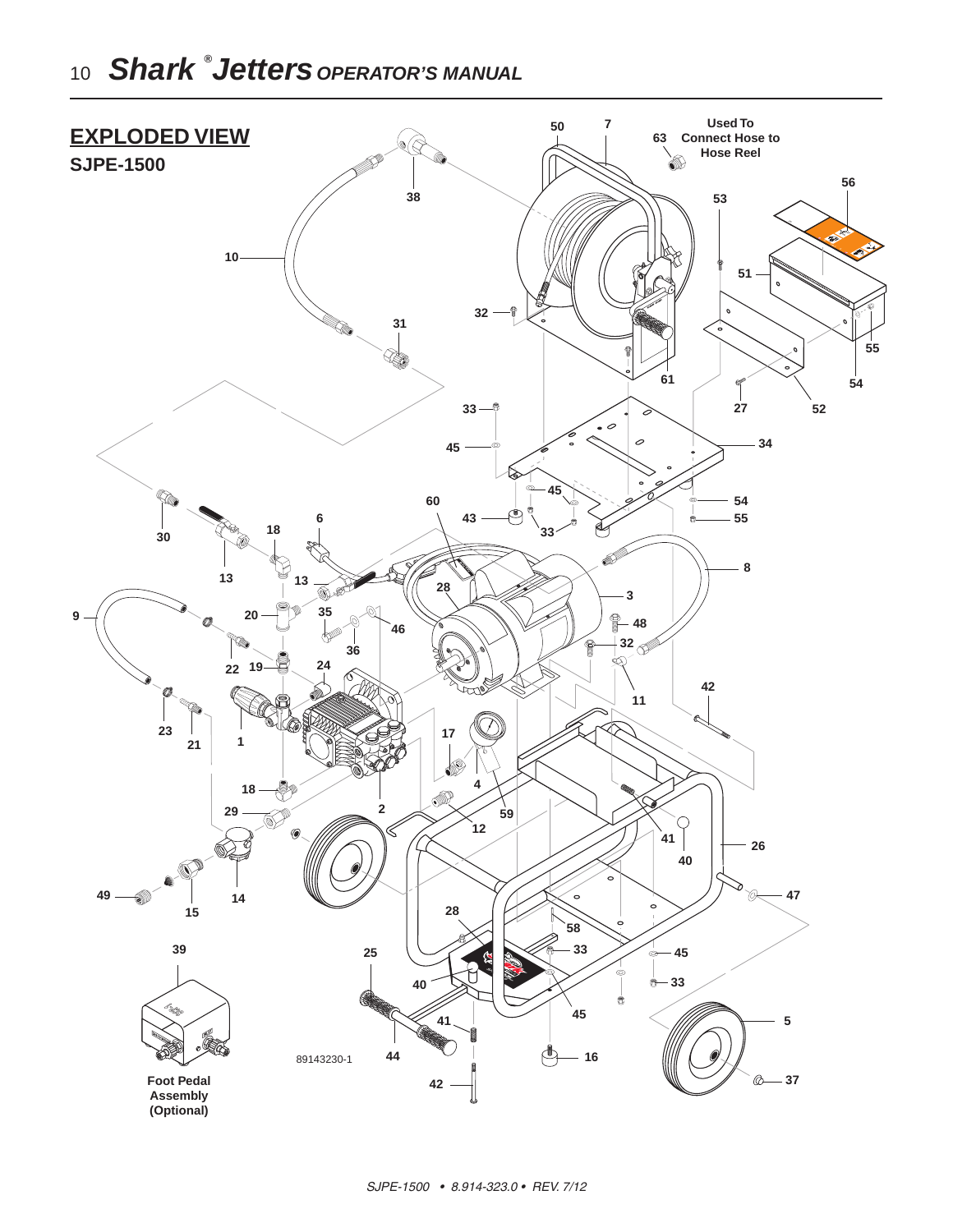## **EXPLODED VIEW PARTS LIST**

## **SJPE-1500**

| <b>ITEM</b>      | PART NO.    | <b>DESCRIPTION</b>                                | <b>QTY</b>     | <b>ITEM</b> | PART NO.    | <b>DESCRIPTION</b>                          | <b>QTY</b>     |
|------------------|-------------|---------------------------------------------------|----------------|-------------|-------------|---------------------------------------------|----------------|
| $\mathbf{1}$     | 8.750-297.0 | Unloader, VRT 3, 8 GPM                            |                | 29          | 8.706-984.0 | Adapter, 1/2" x 1/2" Pipe                   | 1.             |
|                  |             | @2320 PSI                                         | 1              | 30          | 8.707-185.0 | Plug, QDISC. 3/8" M x 22MM                  | 1              |
| 2                | 8.715-297.0 | Pump, AR XTA2G15EBA-F8,<br>Elect 1725 RPM         | 1.             | 31          | 8.707-182.0 | Coupler, 3/8" Female<br>Screw-Type 7640     | 1              |
| 3                | 9.804-516.0 | Motor, 1.5 HP 1 PH 1725 RPM,                      |                | 32          | 9.803-551.0 | Screw, 5/16" x 3/4" Whiz                    | $\overline{7}$ |
|                  | 9.802-514.0 | Magnetek TEFC<br>▲ Strain Relief, LT              | 1              | 33          | 9.802-776.0 | Nut, ESNA, 5/16"                            | 14             |
| 4                | 8.712-135.0 | Gauge, Pressure, Panel Mount,                     |                | 34          | 8.911-637.0 | Bracket, Hose Reel Mnt                      | 1              |
|                  |             | 0-2000 PSI                                        | 1              | 35          | 9.802-722.0 | Bolt, 3/8" x 1" NC HH                       | 4              |
| 5                | 8.711-903.0 | Wheel & Tire, 8" x 5" Rim,                        |                | 36          | 9.802-814.0 | Washer, 3/8", Lock, Split Ring              | 4              |
|                  |             | Pneumatic                                         | $\overline{2}$ | 37          | 8.718-849.0 | Cap, 1/2" Axle                              | 2              |
| 6                | 8.715-944.0 | GFCI, 125V, 15A, w/37',                           |                | 38          | 8.711-874.0 | Swivel, 3/8" x 3/8"                         | 1              |
|                  |             | 12-3 Cord                                         | 1              | 39          | 8.902-986.0 | Foot Pedal (optional)                       | 1              |
| $\overline{7}$   | 8.711-866.0 | Hose Reel, 13" Shark® Jetter                      | $\mathbf{1}$   | 40          | 8.719-079.0 | Knob, Black Plastic                         | $\overline{2}$ |
| 8                | 8.711-803.0 | Hose, Pulsation, 24"                              | 1.             | 41          | 8.719-112.0 | Spring, 0.31 OD x 1.00 Steel                | 2              |
| $\boldsymbol{9}$ | 9.802-259.0 | Hose, 1/2" Push-on (15.5")                        | 1              | 42          | 8.718-592.0 | Screw 1/4" x 1-5/8" SHDR                    | 2              |
| 10               | 8.918-191.0 | Hose, 3/8" x 19", 1 Wire,<br>3/8" MPT x 3/8" MPTS | 1              | 43          | 8.706-519.0 | Bumper, Rubber 1" w/Bolt                    | 4              |
| 11               | 9.802-207.0 | Clip, Round, 0.56 I.D.                            | 1              | 44          | 8.911-634.0 | Handle                                      | 1              |
| 12               | 8.707-256.0 | Pump Protector, 1/2" 140°.                        | 1              | 45          | 8.718-980.0 | Washer, 5/16"                               | 14             |
| 13               | 8.707-204.0 | Valve, 3/8" Ball, Steel                           | $\sqrt{2}$     | 46          | 9.802-807.0 | Washer, 3/8" Flat                           | 4              |
| 14               | 9.802-163.0 |                                                   | 1              | 47          | 8.802-810.0 | Washer, 5/8" Flat                           | 2              |
| 15               | 9.802-146.0 | Strainer, 1/2" Inline<br>Swivel, 1/2" MP x 3/4"   |                | 48          | 9.802-756.0 | Bolt, Whiz, 5/16" x 1"                      | 1              |
|                  |             | <b>GHF w/Strainer</b>                             | 1              | 49          | 8.706-742.0 | Plug, Plastic, 1"                           | 1              |
|                  | 9.802-179.0 | ▲ Valve, Anti-Siphon,                             |                | 50          | 8.911-636.0 | Hose Reel Guard                             | 1              |
|                  |             | Watts 8B1                                         | 1              | 51          | 8.911-665.0 | Tool Box, Black                             | 1              |
| 16               | 9.802-058.0 | Bumper, Rubber 1" w/Bolt,                         |                | 52          | 8.911-638.0 | Bracket, Tool Box                           | 1              |
|                  |             | $5/16"$ x 1-1/4"                                  | 2              | 53          | 9.802-753.0 | Screw, 1/4" x 3/4", Whiz Loc                | 2              |
| 17               | 9.803-995.0 | Elbow, 3/8" MPT x 1/4" FPT,<br>Steel              | 1              | 54          | 9.802-802.0 | Washer, 1/4", Flat                          | 4              |
| 18               | 8.706-168.0 | Elbow, 3/8" Male, Pipe                            | 2              | 55          | 9.802-773.0 | Nut, 1/4", ESNA                             | 4              |
| 19               | 8.705-974.0 | Nipple, 3/8" Hex Steel                            | 1              | 56          | 8.900-865.0 | Label, Warning/Danger                       | 1              |
| 20               | 9.803-552.0 | Tee, 3/8" Branch Male                             | 1              | 57          | 8.914-323.0 | ▲ Manual, Shark <sup>®</sup> Jetters        |                |
| 21               | 8.706-338.0 | Hose Barb, 1/2" Barb x 1/4"                       |                |             |             | SJPE-1500                                   | 1              |
|                  |             | <b>MNPT Steel</b>                                 | 1              | 58          | 8.719-067.0 | Pin, Roll, 3/16 x 3/4, Steel                | 1              |
| 22               | 8.706-337.0 | Hose Barb, 1/2" Barb x 3/8"                       |                | 59          | 8.901-120.0 | Tag, Water Temp to Pump                     | 1              |
|                  |             | MNPT, Steel                                       | 1              | 60          | 8.932-969.0 | Label, Warning, Service Cord                | 1              |
| 23               | 9.802-201.0 | Clamp, Screw #6                                   | $\overline{c}$ | 61          | 9.802-069.0 | Grip, 1" Handle                             | 1              |
| 24               | 8.706-828.0 | Elbow, 3/8" Street                                | 1              | 62          | 8.900-968.0 | ▲ Tag, Warning, Backflow                    | 1              |
| 25               | 8.706-573.0 | Grip, 7/8" Handle, Jetter                         | 2              | 63          | 8.706-297.0 | Bushing, 3/8" x 1/4"<br>Steel Yellow Chrome |                |
| 26               | 8.911-632.0 | Assy, Frame, Black                                | 1              |             |             |                                             | 1              |
| 27               | 9.802-754.0 | Screw, 1/4" x 1/2, HH, NC,<br>Whiz Loc            | 2              |             |             | ▲ Not Shown                                 |                |
| 28               | 8.900-994.0 | Label, SJPE-1500,<br>w/Pulse Technology           |                |             |             |                                             |                |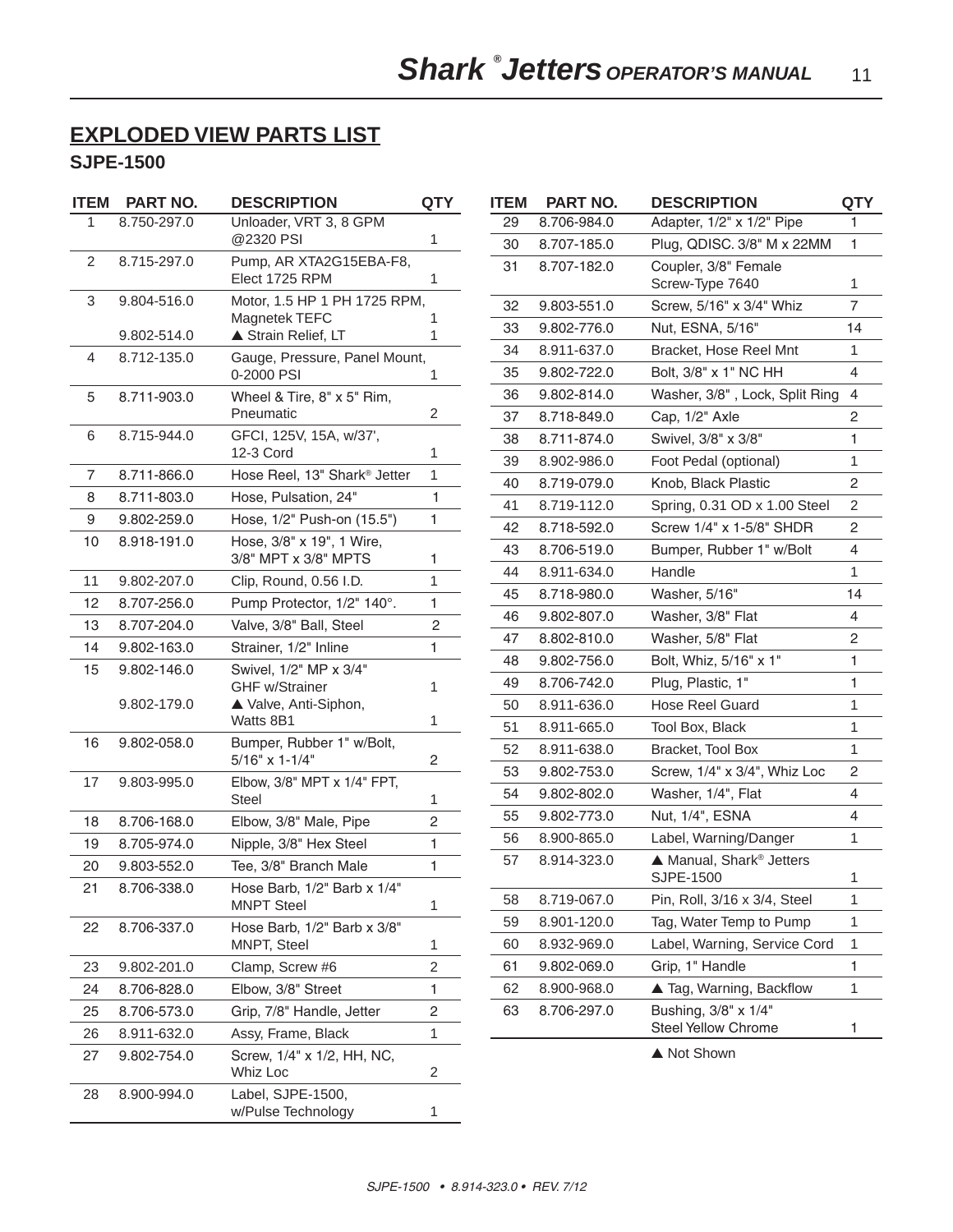## **PUMP MODEL NO. AR XTA2G15EBA-F8 JET SET MODEL SJPE-1500 PART #8.702-504.0**

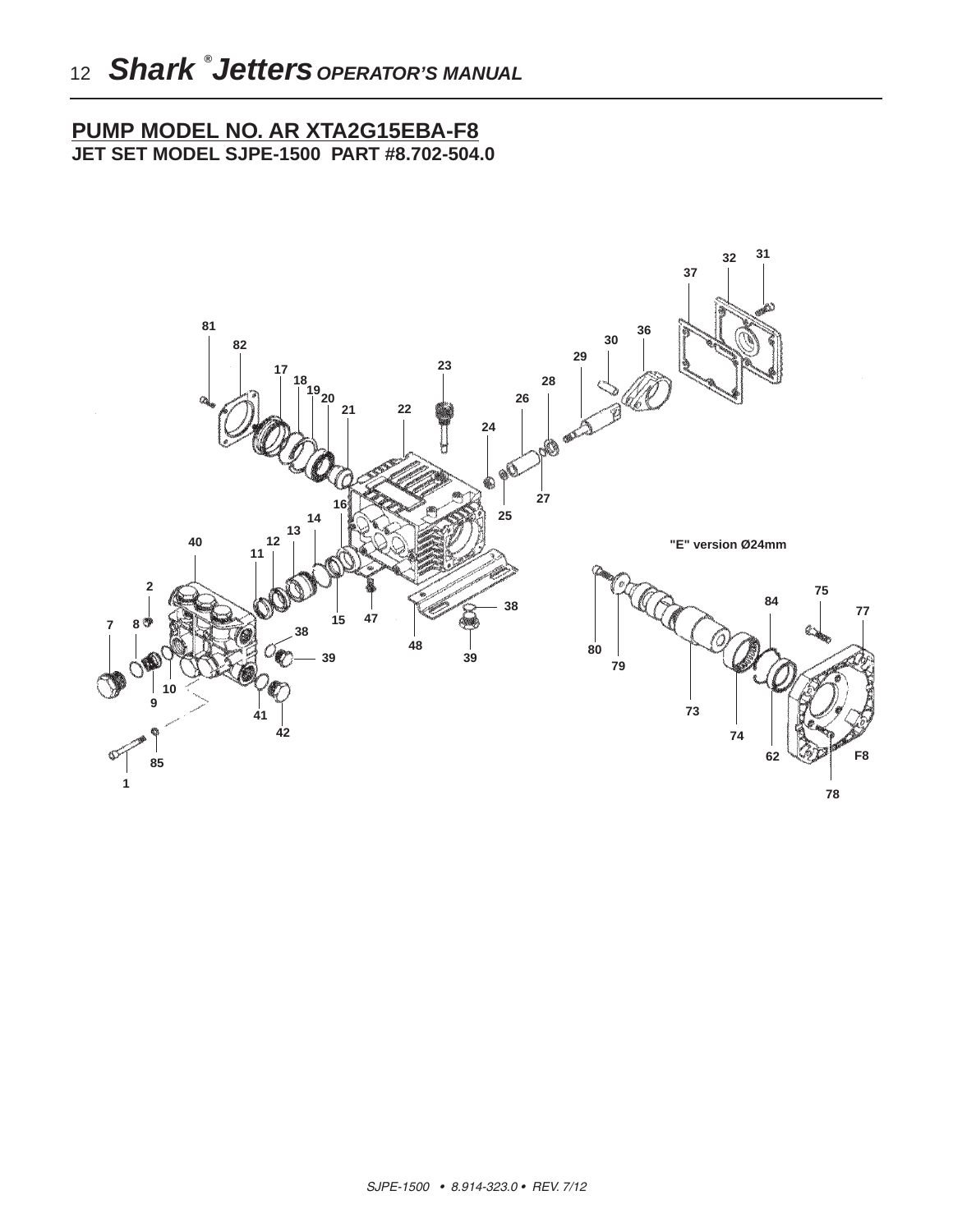## **PUMP MODEL NO. AR XTA2G15EBA-F8 JET SET MODEL SJPE-1500 PART #8.702-504.0**

| <b>ITEM</b>    | PART NO.    | <b>DESCRIPTION</b>                         | <b>QTY</b> |
|----------------|-------------|--------------------------------------------|------------|
| 1              | 83-680570   | Head Bolt TCEI M6x60 Brass                 | 6          |
| $\overline{c}$ | 83-620301   | Tap Plug 1/8" G (optional)                 | 1          |
| 7              | 83-1260160  | Valve Cap                                  | 6          |
| 8              | 8.718-474.0 | O-Ring Ø17.86x2.62                         | 6          |
| 9              | 83-1269050  | <b>Complete Valve</b>                      | 6          |
| 10             | 8.724-857.0 | O-Ring Ø15.54x2.62                         | 6          |
| 11             | 83-1260140  | Support Ring Ø15                           | 3          |
| 12             | 83-1260130  | Packaging Gasket Ø15                       | 3          |
| 13             | 83-1260151  | Piston Guide Ø15                           | 3          |
| 14             | 8.718-389.0 | O-Ring Ø26.70x1.78                         | 3          |
| 15             | 83-1260440  | Packaging Seal Gasket Ø15                  | 3          |
| 16             | 83-1260460  | Piston Oil Seal 15x24x5                    | 3          |
| 17             | 83-1320320  | Shaft Side Plug                            | 1          |
| 18             | 8.718-394.0 | O-Ring Ø47.35x1.78                         | 1          |
| 19             | 83-1260790  | Circlip $\varnothing$ <sub>1</sub> 52      | 1          |
| 20             | 83-1320370  | Bearing 25x52x15 6205                      | 1          |
| 21             | 83-1320330  | <b>Bushing</b>                             | 1          |
| 22             | 83-1320010  | Pump Body                                  | 1          |
| 23             | 83-880130   | Dip Stick                                  | 1          |
| 24             | 83-1260110  | <b>Screw M8</b>                            | 3          |
| 25             | 8.724-856.0 | Copper Washer 8x13x0.5                     | 3          |
| 26             | 8.718-386.0 | Piston Ø15                                 | 3          |
| 27             | 83-480480   | O-Ring Ø4.48x1.78                          | 3          |
| 28             | 83-1260091  | Disc Separator                             | 3          |
| 29             | 8.718-384.0 | <b>Piston Guide</b>                        | 3          |
| 30             | 8.718-385.0 | Piston Pin $\varnothing$ <sub>F</sub> 7x24 | 3          |
| 31             | 83-1260760  | Screw TCEI M5x20                           | 6          |
| 32             | 83-1321030  | Rear Cover, Low                            | 1          |

| <b>ITEM</b> | <b>PART NO.</b> | <b>DESCRIPTION</b>        | QTY |
|-------------|-----------------|---------------------------|-----|
| 36          | 8.718-393.0     | Con Rod, Bronze           | 3   |
| 37          | 8.718-383.0     | Rear Gasket Cover         | 1   |
| 38          | 83-740290       | O-Ring $Ø14 \times 178$   | 3   |
| 39          | 8.718-472.0     | Oil Drain Tap Bolt 3/8" G | 2   |
| 40          | 8.718-392.0     | Pump Head-Without Hole,   |     |
|             |                 | 18mm Brass                | 1   |
| 41          | 83-180101       | O-Ring Ø17.5 x 2          | 1   |
| 42          | 8.718-468.0     | Head Tap Bolt 1/2"G       | 1   |
| 81          | 83-1321780      | Bolt TCEI M6x12           | 4   |
| 82          | 83-1321420      | Side Cover                |     |
|             |                 |                           |     |

**Crankcase Oil Capacity, 14 oz.**

#### *E VERSION:*

| <b>ITEM</b> | <b>PART NO.</b> | <b>DESCRIPTION</b>           | QTY |
|-------------|-----------------|------------------------------|-----|
| 62          | 83-480671       | Seal Ring 40x52x7            | 1   |
| 73          | 83-1321110      | Shaft 2 GPM Ø5/8"            | 1   |
| 74          | 8.718-396.0     | Ring Bearing HK 4516         | 1   |
| 75          | 83-650610       | Bolt, 3/8" 16 UNCx1"         | 4   |
| 77          | 83-1320060      | Type F8 Flange, Nema C       | 1   |
| 78          | 8.718-382.0     | Bolt/Flange-Motor TCEI M6x16 | 4   |
| 79          | 83-780230       | Washer Ø,6.5x28x4            | 1   |
| 80          | 83-780060       | Bolt TCEI M6x25              | 1   |
| 84          | 8.718-395.0     | Snap Ring                    | 1   |

**NOTE:** Center inlet check valve is removed to create pulsation.

| KIT 83-1860<br>OIL SEALS (E Ver) |      | KIT 83-1864<br><b>VALVES</b> |      | KIT 83-1866 | <b>WATER SEALS</b> |
|----------------------------------|------|------------------------------|------|-------------|--------------------|
| Pos.                             | Qty. | Pos.                         | Qty. | Pos.        | Qty.               |
| 16                               |      | 9                            | 6    |             |                    |
| 18                               |      | 10                           | 6    | 12          |                    |
| 37                               |      |                              |      | 14          |                    |
| 62                               |      |                              |      | 15          | 3                  |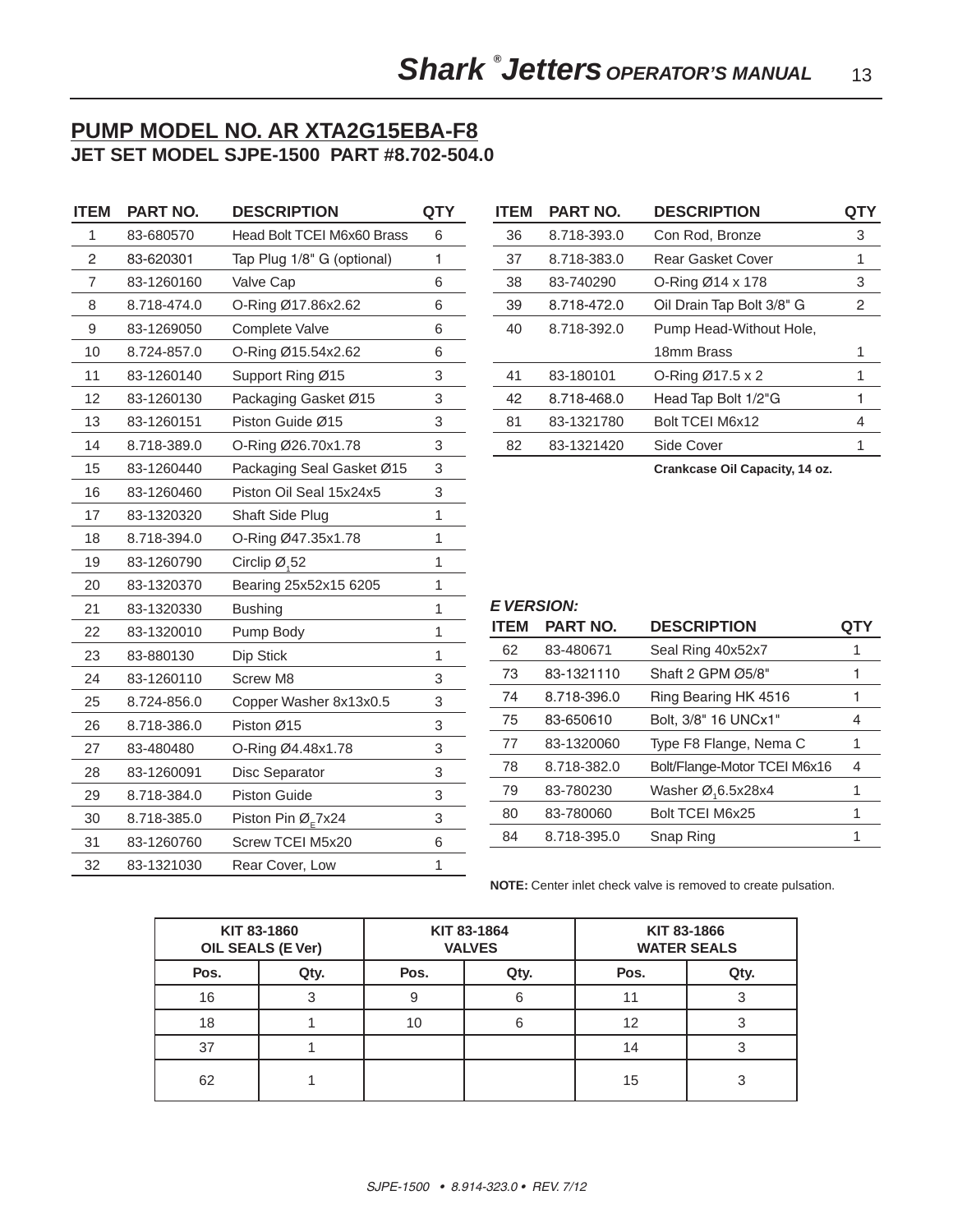



|    | <b>ITEM PART NO.</b> | <b>DESCRIPTION</b>                                                   | QT |
|----|----------------------|----------------------------------------------------------------------|----|
| 1  | 8.911-637.0          | Bracket, Hose Reel Mount                                             | 1  |
| 2  | 8.940-374.0          | Label, SHR-200                                                       | 1  |
| 3  | 8.707-186.0          | Nipple, 1/4" x M22, Twist                                            | 2  |
| 4  | 8.940-349.0          | Label, Inlet                                                         | 1  |
| 5  | 8.706-519.0          | Foot, Rubber                                                         | 4  |
| 6  | 8.707-182.0          | Coupler, 3/8" Female Screw<br>Type 7640                              | 2  |
| 7  | 8.711-599.0          | Hose, $3/8$ " x 17.5", 1 Wire,<br>3/8" MNPT(SLD) x 3/8"<br>MNPT(SWL) | 1  |
| 8  | 8.711-866.0          | Hose Reel, 13" Shark Jetter                                          | 1  |
| 9  | 8.711-874.0          | Swivel, 3/8" x 3/8"                                                  | 1  |
| 10 | 9.803-551.0          | Screw, 5/16" x 3/4" Whiz Loc                                         | 7  |
| 11 | 8.718-980.0          | Washer, 5/16"                                                        | 13 |

| <b>ITEM</b> | <b>PART NO.</b> | <b>DESCRIPTION</b>                | QTY |
|-------------|-----------------|-----------------------------------|-----|
| 12          | 9.802-776.0     | Nut, 5/16" ESNA                   | 12  |
| 13          | 8.911-636.0     | Hose Reel Guard                   | 1   |
| 14          | 8.706-827.0     | Elbow, 1/4" Street                | 1   |
| 15          | 8.718-436.0     | Valve Assy, Complete              | 1   |
| 16          | 8.911-654.0     | Cover, Welded Assy.<br>Foot Valve | 1   |
| 17          | 8.911-655.0     | Plate, Foot Valve Assy            | 1   |
| 18          | 9.802-800.0     | Washer, 1/2" Flat                 | З   |
| 19          | 8.718-640.0     | Bolt, 5/16" x 6-1/2" HH, NC       | 1   |
| 20          | 9.802-069.0     | Grip, 1" Handle, Waffle           | 1   |
| 21          | 8.940-343.0     | Label, Discharge                  | 1   |
|             |                 |                                   |     |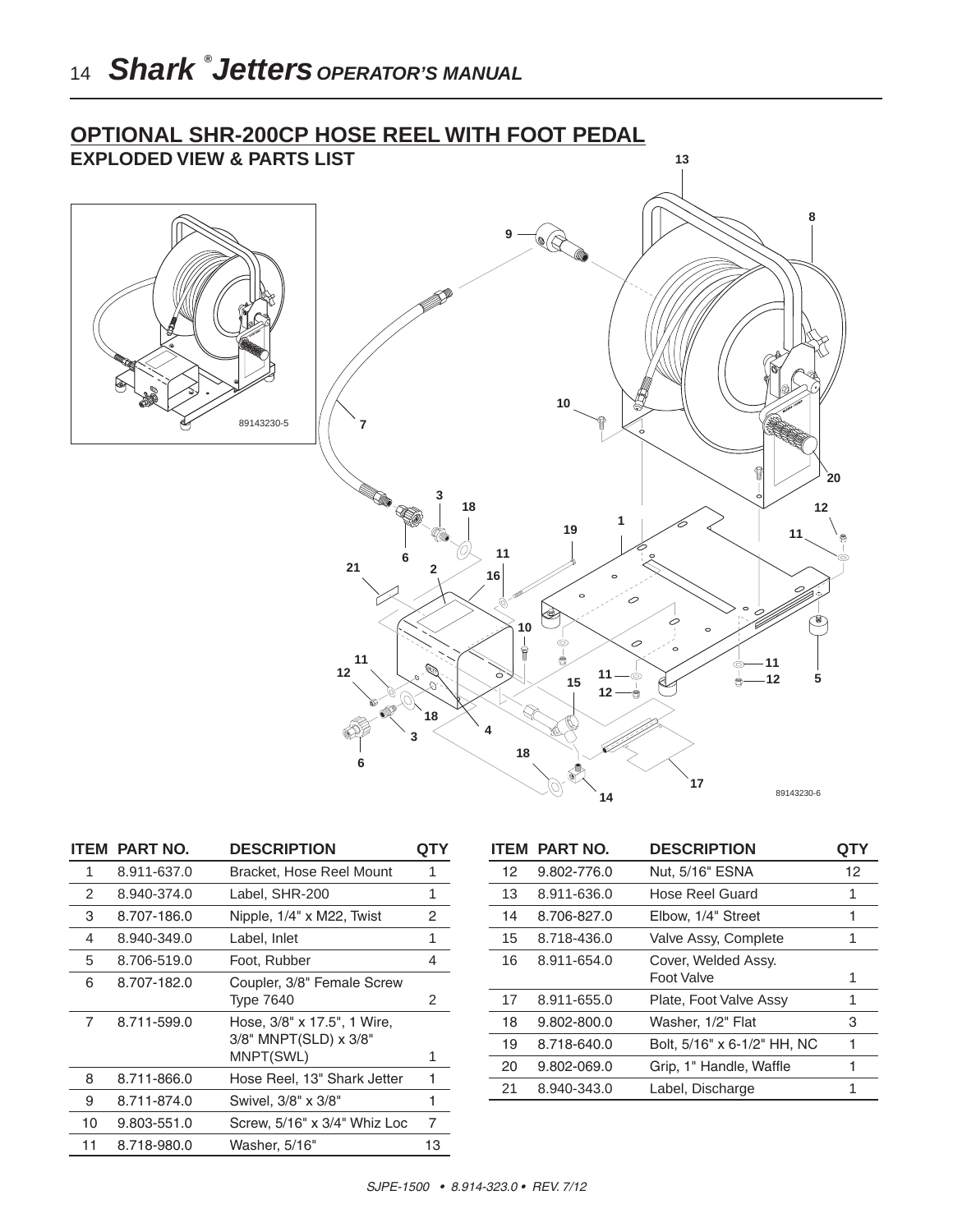**HOSE AND SPRAY GUN ASSEMBLY (OPTIONAL) SJPE-1500** 



| <b>ITEM</b> | <b>PART NO.</b> | <b>DESCRIPTION</b>                               |   |
|-------------|-----------------|--------------------------------------------------|---|
| 1           | 8.711-311.0     | Lance, 18" Molded Grip<br>AL-3929.11             |   |
| 2           | 8.710-384.0     | Spray Gun, ST-1500, 5000 PSI,<br>10.4 GPM        |   |
| 3           | 8.739-030.0     | Hose, 3/8" x 25', 1 Wire,<br>TS, Legacy, 50 x SW |   |
| 4           | 8.707-182.0     | Coupler, 3/8" Female<br>Screw Type 7640          |   |
| 5           | 8.712-421.0     | Nozzle Holder, Adjustable<br>AL-TR9-4701.12      | 1 |
|             | 8.711-368.0     | Nozzle Only, SA 1/4",<br>MEG 1502.5              |   |
|             |                 |                                                  |   |

▲ Not Shown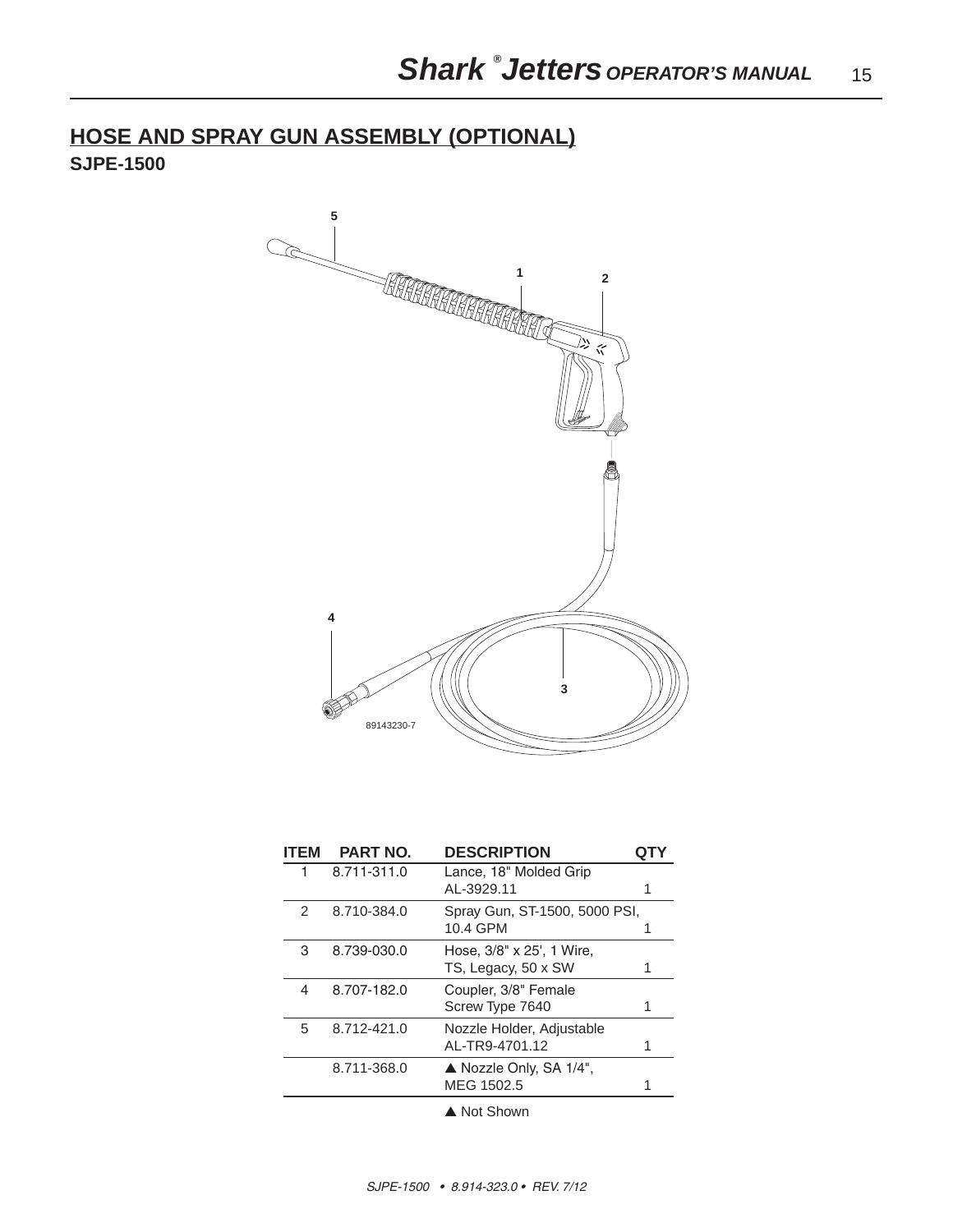## **SPECIFICATIONS NOZZLES**

| <b>JETTING NOZZLES</b> |             |                    |                    |                  |                |                         |
|------------------------|-------------|--------------------|--------------------|------------------|----------------|-------------------------|
| <b>Part Number</b>     | <b>Size</b> | <b>Thread Size</b> | <b>Forward Jet</b> | <b>Rear Jets</b> | <b>Max PSI</b> | <b>Available In Set</b> |
| 8.710-877.0            | 6.0         | 1/4"               | 1                  | 4                | 4200           | 9.803-321.0             |
| 8.710-878.0            | 4.5         | $1/4$ "            | 1                  | 3                | 4200           | 9.803-319.0             |
| 8.710-879.0            | 8.0         | 1/4"               | 1                  | 3                | 4200           | 9.803-322.0             |
| 8.710-886.0            | 8.5         | 3/8"               | $\mathbf{1}$       | $\overline{4}$   | 4200           | 9.803-322.0             |
| 8.751-944.0            | 3.0         | $1/8$ "            | $\mathbf{0}$       | 3                | 5100           | 9.803-318.0             |
| 8.751-945.0            | 3.0         | 1/8"               | $\mathbf{1}$       | 3                | 5100           | 9.803-318.0             |
| 8.751-946.0            | 3.0         | $1/4$ "            | $\mathbf 0$        | 3                | 5100           | 9.803-318.0             |
| 8.751-947.0            | 3.0         | $1/4$ "            | 1                  | 3                | 5100           | 9.803-318.0             |
| 8.751-951.0            | 4.5         | 3/8"               | 1                  | 3                | 4100           | 9.803-319.0             |
| 8.751-952.0            | 6.0         | $1/4$ "            | $\mathbf{0}$       | 3                | 5100           | 9.803-321.0             |
| 8.751-953.0            | 6.0         | 1/4"               | 1                  | 3                | 5100           | 9.803-321.0             |
| 8.751-956.0            | 6.0         | 3/8"               | $\mathbf{0}$       | 3                | 5100           | 9.803-320.0             |
| 8.751-957.0            | 6.0         | 3/8"               | 1                  | 3                | 5100           | 9.803-320.0             |
| 8.751-958.0            | 6.0         | 3/8"               | $\mathbf{1}$       | 9                | 3650           |                         |

| <b>ROTATING NOZZLES</b> |             |                      |                    |                  |                |
|-------------------------|-------------|----------------------|--------------------|------------------|----------------|
| <b>Part Number</b>      | <b>Size</b> | <b>Thread Size 1</b> | <b>Forward Jet</b> | <b>Rear Jets</b> | <b>Max PSI</b> |
| 8.710-899.0             | 5.5         | 1/8"                 |                    |                  | 4000           |
| 8.710-898.0             | 5.5         | 1/4"                 |                    |                  | 4000           |
| 8.710-900.0             | 8.0         | 1/4"                 |                    |                  | 4000           |

| <b>DUCT CLEANER ROTATING NOZZLES</b> |     |      |                                  |           |                |
|--------------------------------------|-----|------|----------------------------------|-----------|----------------|
| <b>Part Number</b>                   |     |      | Size   Thread Size   Forward Jet | Side Jets | <b>Max PSI</b> |
| 8.710-887.0                          | 5.5 | 1/4" |                                  |           | 4000           |

|                    |             | <b>NOZZLE SETS</b>        |                          |
|--------------------|-------------|---------------------------|--------------------------|
| <b>Part Number</b> | <b>Size</b> | <b>Description</b>        | <b>Number of Nozzles</b> |
| 9.803-318.0        | 3.0         | Nozzle Kit, 1/8" and 1/4" |                          |
| 9.803-319.0        | 4.5         | Nozzle Kit, 1/8" and 1/4" |                          |
| 9.803-320.0        | 6.0         | Nozzle Kit, 3/8"          |                          |
| 9.803-321.0        | 6.0         | Nozzle Kit, 1/4"          |                          |
| 9.803-322.0        | 8.0         | Nozzle Kit, 1/4" and 3/8" |                          |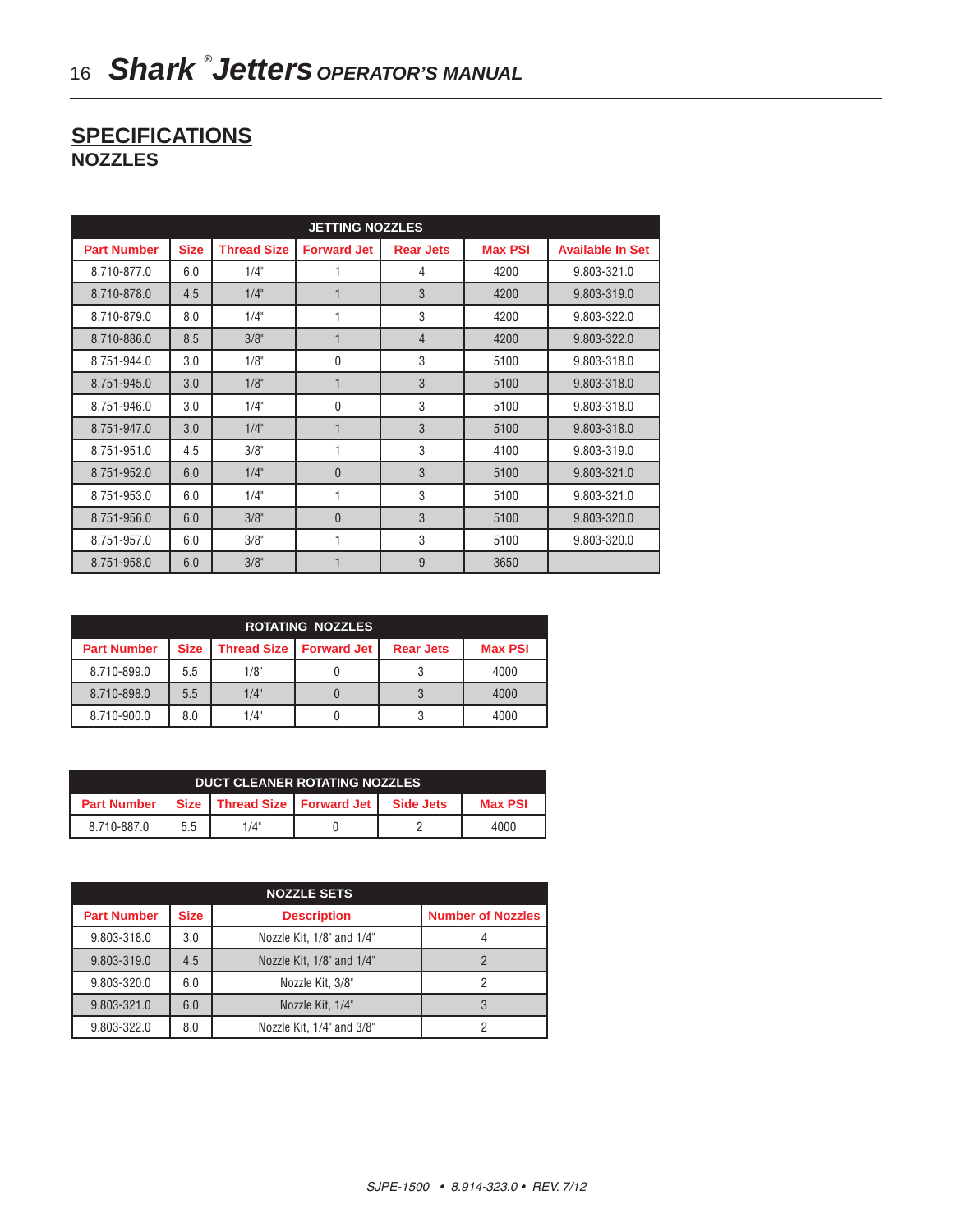## **SPECIFICATIONS JETTER HOSES, ADAPTERS AND BUSHINGS**

| <b>JETTER HOSES</b> |                 |             |                |             |                  |
|---------------------|-----------------|-------------|----------------|-------------|------------------|
| <b>Part Number</b>  | <b>Diameter</b> | Length (ft) | <b>Max PSI</b> | End 1       | End <sub>2</sub> |
| 8.751-927.0         | 1/8"            | 25          | 4800           | $1/8$ " MPT | $1/8$ " MPT      |
| 8.751-927.0         | 1/8"            | 50          | 4800           | $1/8$ " MPT | $1/8$ " MPT      |
| 8.751-929.0         | 1/8"            | 75          | 4800           | $1/8$ " MPT | $1/8$ " MPT      |
| 8.705-601.0         | 1/8"            | 25          | 4800           | $1/4$ " MPT | $1/8$ " MPT      |
| 8.705-602.0         | 1/8"            | 50          | 4800           | $1/4$ " MPT | $1/8$ " MPT      |
| 8.705-603.0         | 1/8"            | 100         | 4800           | $1/4$ " MPT | $1/8$ " MPT      |
| 8.705-607.0         | 1/4"            | 50          | 2600           | $1/4$ " MPT | $1/4$ " MPT      |
| 8.705-608.0         | $1/4$ "         | 100         | 2600           | $1/4$ " MPT | $1/4$ " MPT      |
| 8.705-610.0         | 1/4"            | 50          | 4400           | $1/4$ " MPT | $1/4$ " MPT      |
| 8.795-611.0         | $1/4$ "         | 100         | 4400           | $1/4$ " MPT | $1/4$ " MPT      |
| 8.751-930.0         | $1/4$ "         | 150         | 4400           | $1/4$ " MPT | $1/4$ " MPT      |
| 8.751-931.0         | $1/4$ "         | 200         | 4400           | $1/4$ " MPT | $1/4$ " MPT      |
| 8.751-932.0         | 3/8"            | 50          | 4000           | 3/8" MPT    | 3/8" MPT         |
| 8.751-933.0         | 3/8"            | 100         | 4000           | 3/8" MPT    | 3/8" MPT         |
| 8.751-934.0         | 3/8"            | 150         | 4000           | 3/8" MPT    | 3/8" MPT         |
| 8.751-935.0         | 3/8"            | 200         | 4000           | 3/8" MPT    | 3/8" MPT         |
| 8.751-936.0         | 3/8"            | 250         | 4000           | 3/8" MPT    | $3/8$ " MPT      |
| 8.751-937.0         | 3/8"            | 300         | 4000           | 3/8" MPT    | 3/8" MPT         |
| 8.751-938.0         | $1/2$ "         | 100         | 4000           | $1/2$ " MPT | $1/2$ " MPT      |
| 8.751-939.0         | $1/2$ "         | 150         | 4000           | $1/2$ " MPT | $1/2$ " MPT      |
| 8.751-940.0         | $1/2$ "         | 200         | 4000           | $1/2$ " MPT | $1/2$ " MPT      |
| 8.751-941.0         | $1/2$ "         | 250         | 4000           | $1/2$ " MPT | $1/2$ " MPT      |
| 8.751-942.0         | $1/2$ "         | 300         | 4000           | $1/2$ " MPT | $1/2$ " MPT      |
| 8.751-943.0         | $1/2$ "         | 400         | 4000           | $1/2$ " MPT | $1/2$ " MPT      |

| <b>ADAPTERS &amp; BUSHINGS</b> |                                 |  |  |  |
|--------------------------------|---------------------------------|--|--|--|
| <b>Part Number</b>             | <b>Description</b>              |  |  |  |
| 9.803-054.0                    | $1/4"$ X $1/8"$ FPT X MPT       |  |  |  |
| 8.705-185.0                    | 3/8" X 1/8" FPT X MPT           |  |  |  |
| 9.804-007.0                    | 3/8" X 1/4" FPT X MPT           |  |  |  |
| 9.803-564.0                    | $1/8"$ X $1/4"$ FPT X MPT       |  |  |  |
| 8.705-129.0                    | 1/4" X 3/8" FPT X MPT           |  |  |  |
| 8.705-364.0                    | $1/4$ " $X$ $1/4$ " FPT $X$ FPT |  |  |  |
| 8.705-366.0                    | 3/8" X 3/8" FPT X FPT           |  |  |  |
| 8.705-369.0                    | 1/2" X 1/2" FPT X FPT           |  |  |  |
| 8.705-371.0                    | 3/4" X 3/4" FPT X FPT           |  |  |  |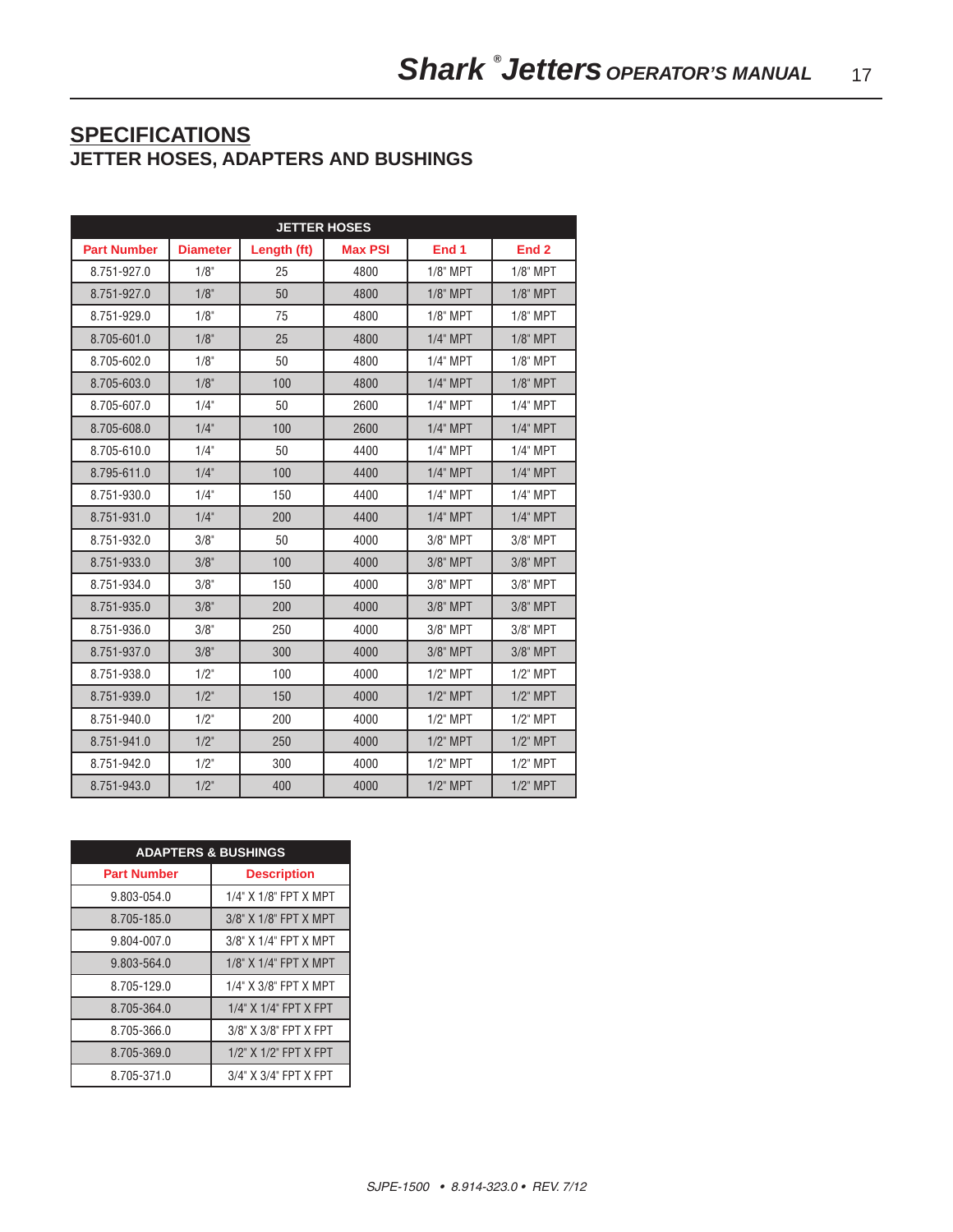# **TROUBLESHOOTING**

These troubleshooting procedures cover pump malfunctions, delivery problems and charge system malfunction. *Warning: Before attempting any repairs or maintenance, make sure machine is shut off.*

| <b>PROBLEM</b>                                | <b>POSSIBLE CAUSE</b>                                                           | <b>REPAIR</b>                                                                                                                       |
|-----------------------------------------------|---------------------------------------------------------------------------------|-------------------------------------------------------------------------------------------------------------------------------------|
| <b>LOW PRESSURE</b>                           | Worn or oversized nozzle                                                        | Replace worn nozzle. Check nozzle size.                                                                                             |
|                                               | Clogged water and/or detergent inlet<br>strainer                                | Clean or replace strainers.                                                                                                         |
|                                               | Worn or damaged piston cups                                                     | Replace piston cups.                                                                                                                |
|                                               | Worn or damaged inlet or discharge valve                                        | Replace worn valve poppets or valve springs.                                                                                        |
|                                               | Dirt or foreign particles in valve assembly                                     | Remove any dirt particles.                                                                                                          |
|                                               | Air leak in inlet plumbing                                                      | Locate air leak. Re-seal connection or replace<br>damaged port.                                                                     |
| <b>ROUGH OPERATION</b><br><b>WITH LOSS OF</b> | Restricted inlet plumbing or air leak in<br>inlet plumbing                      | Repair clogged inlet fittings. Check supply<br>hose and ensure adequate water supply.                                               |
| <b>PRESSURE</b>                               | Damaged piston, cup or pump valve                                               | Replace any damaged pump parts and clean<br>out any foreign particles.                                                              |
|                                               | Clogged nozzles                                                                 | Clean or replace nozzles.                                                                                                           |
| <b>WATER LEAKAGE</b><br><b>AT INTAKE</b>      | Worn manifold seals, pistons or O-rings,<br>or condensation inside crankcase    | Replace seals, sleeves or O-rings. Change oil<br>at regular intervals.                                                              |
| <b>MANIFOLD OR</b><br><b>CRANKCASE</b>        | Inadequate water supply to pump creating<br>a vacuum lock                       | Ensure adequate tap water supply. Clear inlet<br>filter.                                                                            |
| <b>OIL LEAKS</b>                              | Worn pistons and/or leaking crank seals,<br>crankcase cover seal or drain plugs | Replace seals, sleeves or O-Rings.                                                                                                  |
| <b>EXCESSIVE WEAR</b>                         | Worn or loose bearings                                                          | Replace bearings. Check bearing seals, spac-<br>ers and retainers. Replace any worn parts.                                          |
| <b>SHORT PISTON</b><br><b>CUP LIFE</b>        | Scored cylinders from pumping acids                                             | Replace cylinders. DO NOT PUMP ACID<br>SOLUTIONS. For acid application, ask your<br>dealer for a Pump Saver Injector.               |
|                                               | Abrasive particles in fluid being pumped                                        | Replace water and detergent strainers if dam-<br>aged or missing. Install additional filter if fine<br>abrasives are still evident. |
|                                               | Operator(s) running pump without water<br>supply                                | DO NOT ALLOW WASHER TO BE RUN<br>WITHOUT PROPER WATER SUPPLY.                                                                       |
|                                               | Hot water in pump                                                               | Do not run in bypass for more than 5 minutes.<br>Do not let water supply exceed 140°F (60°C).                                       |
| <b>IRREGULAR SPRAY</b><br><b>PATTERN</b>      | Worn or partially clogged nozzle                                                | Clean or replace nozzles.                                                                                                           |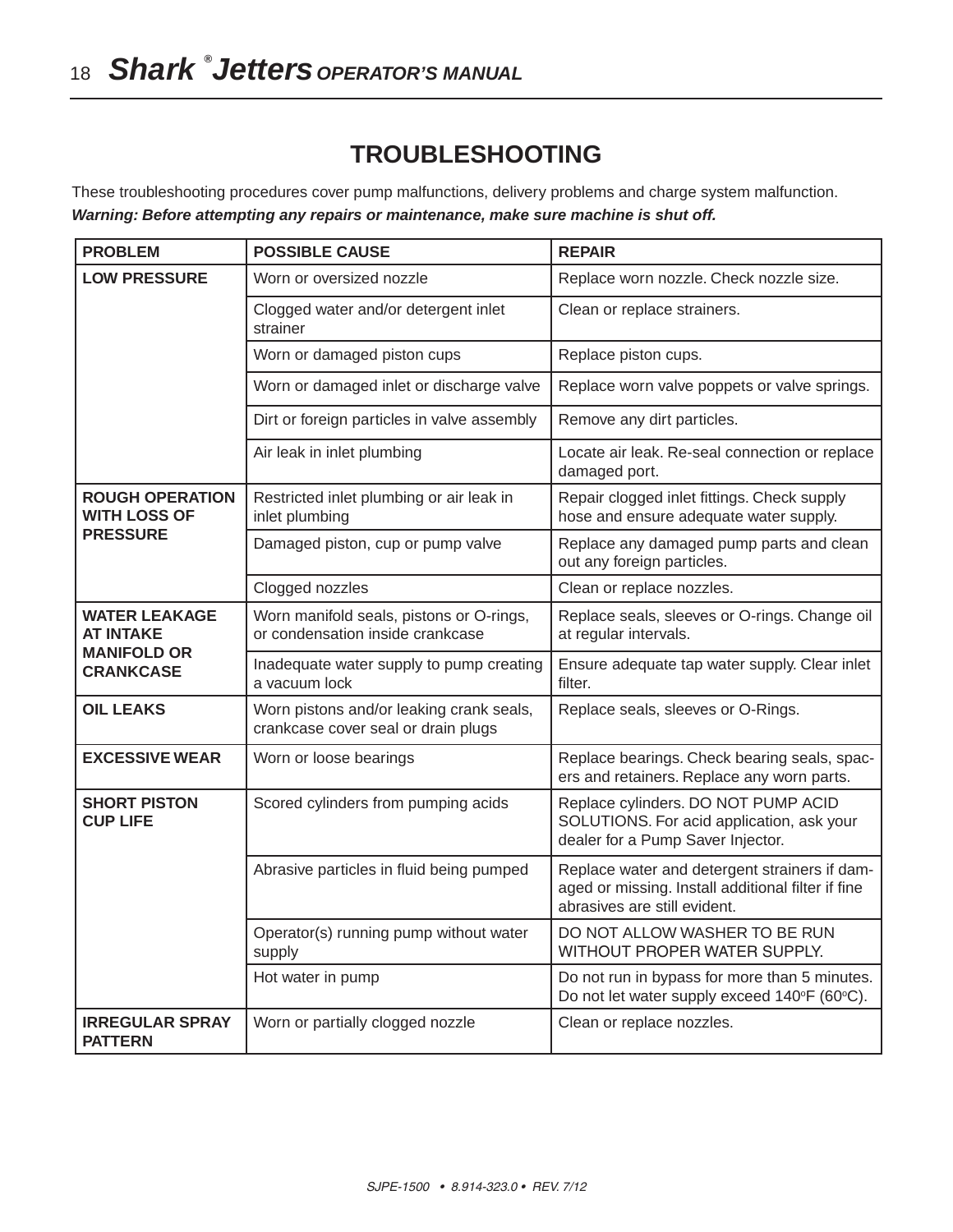# **TROUBLESHOOTING**

**Detergent System Malfunction**

| <b>PROBLEM</b>                                       | <b>POSSIBLE CAUSE</b>                                                                              | <b>REPAIR</b>                                                                                                 |
|------------------------------------------------------|----------------------------------------------------------------------------------------------------|---------------------------------------------------------------------------------------------------------------|
| <b>WASHER FAILS TO</b><br><b>DRAW DETERGENT</b>      | Detergent metering valve closed or valve<br>clogged or defective                                   | Open detergent metering valve, following<br>procedure in operating instructions.                              |
|                                                      | Back pressure in hose (when using<br>additional lengths of pressure hose)                          | Contact dealer for proper injector size<br>when adding lengths of hose.                                       |
|                                                      | Back pressure in pressure hose (when<br>using dual lance wand)                                     | Use proper size flood nozzle in dual lance<br>wand (refer to parts breakdown).                                |
|                                                      | Suction tube not below liquid surface                                                              | Completely submerge suction tube and<br>strainer in detergent solution.                                       |
|                                                      | Clogged or damaged suction strainer                                                                | Clean or replace strainer.                                                                                    |
| <b>DETERGENT SOLUTION</b>                            | Clogged detergent strainer                                                                         | Clean or replace strainer.                                                                                    |
| <b>TOO WEAK</b>                                      | Air leak in detergent suction tube or inlet<br>plumbing                                            | Find air leak and clean or replace parts as<br>necessary.                                                     |
| <b>DETERGENT SOLUTION</b><br><b>TOO CONCENTRATED</b> | Original detergent too concentrated                                                                | Dilute product as necessary to achieve<br>proper concentration.                                               |
| <b>DETERGENT IN RINSE</b><br><b>CYCLE</b>            | Dual lance wand or adjustable nozzle<br>holder in open position or chemical<br>metering valve open | Close dual lance wand adjustable lance<br>holder to achieve high pressure. Close<br>detergent metering valve. |
| <b>DILUTION OF</b><br><b>DETERGENT</b>               | Worn or defective internal check valve                                                             | Repair or replace check valve or injector<br>parts as necessary.                                              |
| <b>CONCENTRATE</b><br><b>DURING CYCLE</b>            | Defective check valve in detergent tank                                                            | Replace parts as necessary.                                                                                   |

# **TROUBLESHOOTING**

**Unloader Valve Malfunction**

| <b>PROBLEM</b>                           | <b>POSSIBLE CAUSE</b>                            | <b>REPAIR</b>               |
|------------------------------------------|--------------------------------------------------|-----------------------------|
| <b>UNLOADER CYCLES</b>                   | Fitting leaking downstream                       | Tighten/replace fitting.    |
|                                          | Piston or valve spring broken or worn            | Replace parts as necessary. |
|                                          | Clogged nozzle                                   | Clean or replace.           |
| <b>FLUID LEAKING</b><br><b>FROM BODY</b> | O-ring worn or cut                               | Replace part as necessary.  |
| <b>UNLOADER WILL NOT</b>                 | Foreign particle in valve                        | Replace or clean.           |
| <b>COME TO PRESSURE</b>                  | Nozzle worn or wrong size                        | Replace part as necessary.  |
|                                          | Piston or valve worn                             | Replace part as necessary.  |
| <b>EXTREME PRESSURE</b><br><b>SPIKES</b> | Adjusting nut turned completely into<br>unloader | Back off adjusting nut.     |
|                                          | Clogged nozzle                                   | Clean or replace            |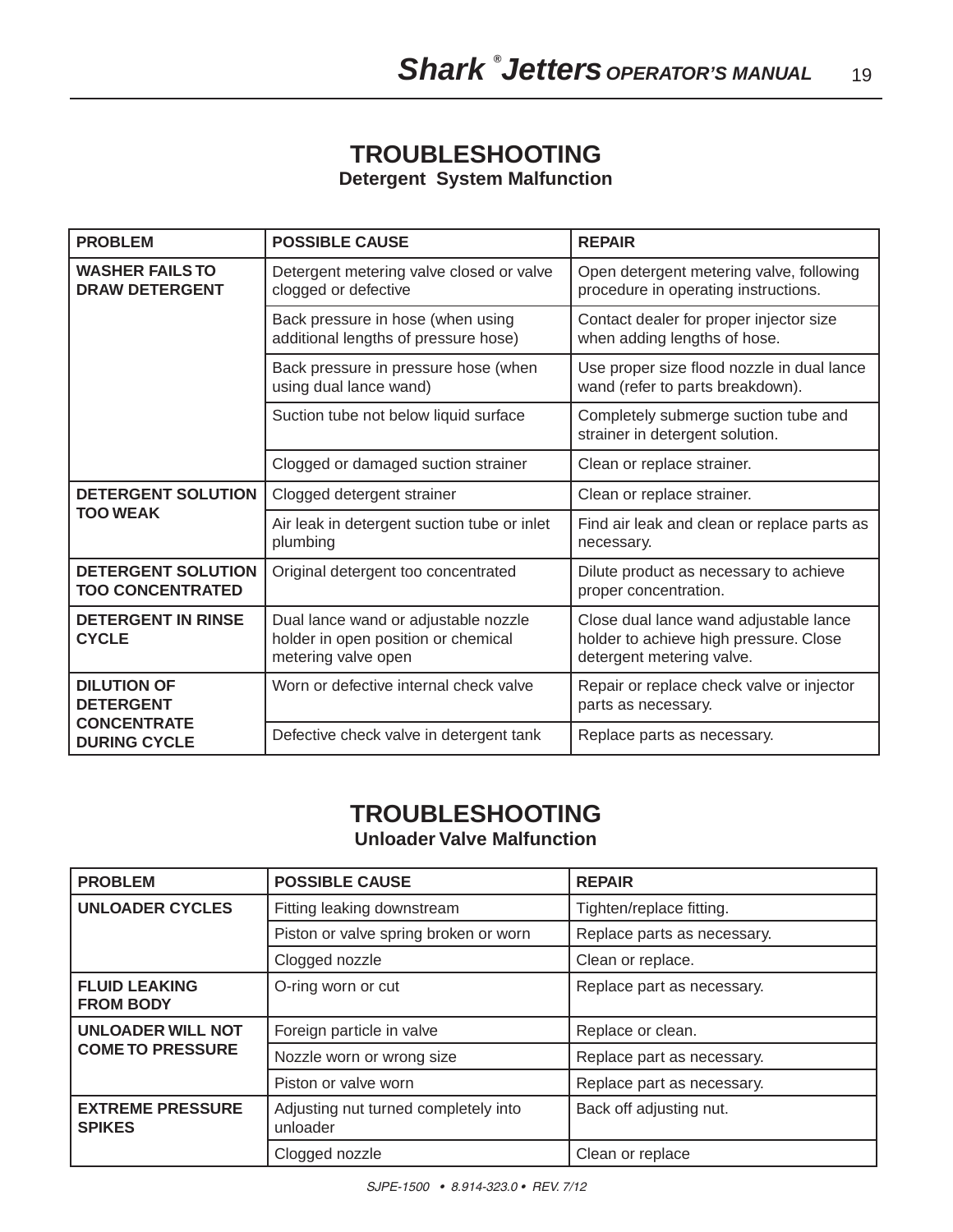#### **LIMITED NEW PRODUCT WARRANTY SHARK JETTERS**



#### **WHAT THIS WARRANTY COVERS**

All Shark Jetters are warranted by Shark to the original purchaser to be free from defects in materials and workmanship under normal use, for the periods specified below. This Limited Warranty, subject to the exclusions shown below, is calculated from the date of the original purchase, and applies to the original components only. Any parts replaced under this warranty will assume the remainder of the pressure washer's warranty period.

#### **FIVE YEAR PARTS AND ONE YEAR LABOR WARRANTY**

Components manufactured by Shark, such as frames, handles, float tanks, and fuel tanks. Shark crankshaft pumps have a 7 year warranty on non-wear parts.

#### **ONE YEAR PARTS AND ONE YEAR LABOR WARRANTY**

All other components, excluding normal wear items as described below, will be warranted for one year on parts and labor. Parts and labor warranty on these parts will be for one year regardless of the duration of the original component manufacturer's part warranty.

#### **WARRANTY PROVIDED BY OTHER MANUFACTURERS**

Motors, generators, and engines, which are warranted by their respective manufacturers, are serviced through these manufacturers' local authorized service centers. Shark is not authorized and has no responsibility to provide warranty service for such components.

#### **WHAT THIS WARRANTY DOES NOT COVER**

This warranty does not cover the following items:

- 1. Normal wear items, such as nozzles, spray guns, discharge hoses, wands, quick couplers, seals, filters, gaskets, O-rings, packings, pistons, pump valve assemblies, strainers, fuses, pump protectors.
- 2. Any components or other devices incorporated into a Shark product that are not manufactured by Shark, including, but not limited to gasoline engines, pumps, etc.
- 3. Defects caused by improper or negligent operation or installation, accident, abuse, misuse, neglect, unauthorized modifications, repair or maintenance of the product by persons other than authorized representatives of Shark, including, but not limited to, the failure of the Customer to comply with recommended product maintenance schedules.
- 4. Shark products that have been returned by the original Customer and are ultimately re-sold by an Authorized Servicing Dealer or other sales or service outlet to another purchaser.
- 5. Shark products that are sold by any distributor or retailer that is not an official authorized dealer or retailer of Shark products.
- 6. Defects caused by acts of nature and disaster including, but not limited to, floods, fires, wind, freezing, earthquakes, tornadoes, hurricanes and lightning strikes.
- 7. Defects caused by water sediments, rust corrosion, thermal expansion, scale deposits or a contaminated water supply (such as water in the unit with chloride content higher than that of 80 mg/liter or use of chemicals not approved or recommended by Shark).
- 8. Defects caused by improper voltage, voltage spikes or power transients in the electrical supply.
- 9. Devices or accessories not distributed or approved by Shark.
- 10. Any cost of labor arising from the removal and reinstallation of the alleged defective part by Customer.
- 11. Transportation of the product to an Authorized Servicing Dealer, field labor, replacement rental and any freight charges.

Any components, accessories or other devices provided with the product but not manufactured by Shark (such as engines, pumps, etc.) are subject to warranties and service through their respective manufacturers authorized service centers and according to the applicable terms and conditions of such manufacturers warranties. Such components or other devices not manufactured by Shark should be referred by the Customer to an authorized service center or their respective manufacturers for repair or replacement.

THE FOREGOING WARRANTY IS IN LIEU OF ALL OTHER WARRANTIES OF ANY KIND, WHETHER ARISING BY LAW, CUSTOM OR CONDUCT. SHARK MAKES NO ADDITIONAL WARRANTIES, EITHER EXPRESSED OR IMPLIED, INCLUDING, WITHOUT LIMITATION, ANY EXPRESSED OR IMPLIED WARRANTIES OF MERCHANTABILITY OR FITNESS OF EQUIPMENT FOR A PARTICULAR PURPOSE AND ANY SUCH WARRANTIES ARE EXPRESSLY DISCLAIMED. SHARK FURTHER DISCLAIMS ANY WARRANTY THAT THE PRODUCT PURCHASED BY CUSTOMER WILL MEET ANY PARTICULAR REQUIREMENT OF CUSTOMER EVEN IF SHARK HAS BEEN ADVISED OF SUCH REQUIREMENT.

THE RIGHTS AND REMEDIES PROVIDED UNDER THIS WARRANTY ARE EXCLUSIVE AND IN LIEU OF ANY OTHER RIGHTS OR REMEDIES OF CUSTOMER. SHARK SHALL NOT UNDER ANY CIRCUMSTANCES BE LIABLE TO ANY PERSON OR ENTITY INCLUDING, BUT NOT LIMITED TO, THE CUSTOMER OR ANY END USER OF THE PRODUCT FOR ANY SPECIAL, INDIRECT, INCIDENTAL OR CONSEQUENTIAL DAMAGES OR ECONOMIC LOSS, LOSS OF PROFITS OR LOSS OF USE OF THE PRODUCT, ARISING IN CONNECTION WITH THE SALE, DELIVERY, INSTALLATION, TRAINING OR USE OF PRODUCT. SHARK'S LIABILITY, WHETHER IN CONTRACT OR IN TORT, ARISING OUT OF ANY WARRANTIES OR REPRESENTA-TIONS, INSTRUCTIONS OR DEFECTS FROM ANY CAUSE, SHALL BE LIMITED EXCLUSIVELY TO THE COST OF REPAIR OR REPLACEMENT PARTS UNDER AFORESAID CONDITIONS.

The purpose of the foregoing limitations on liability and Customer remedies is to protect Shark from unknown or undeterminable risks. Some states do not allow the exclusion or limitation of incidental or consequential damages, so the above limitation or exclusion may not apply to the Customer.

Shark sales and service representatives are not authorized to waive or alter the terms of this warranty, or to increase the obligations of Shark under the warranty.

Shark reserves the right to make design changes in any of its products without prior notification to the Customer.